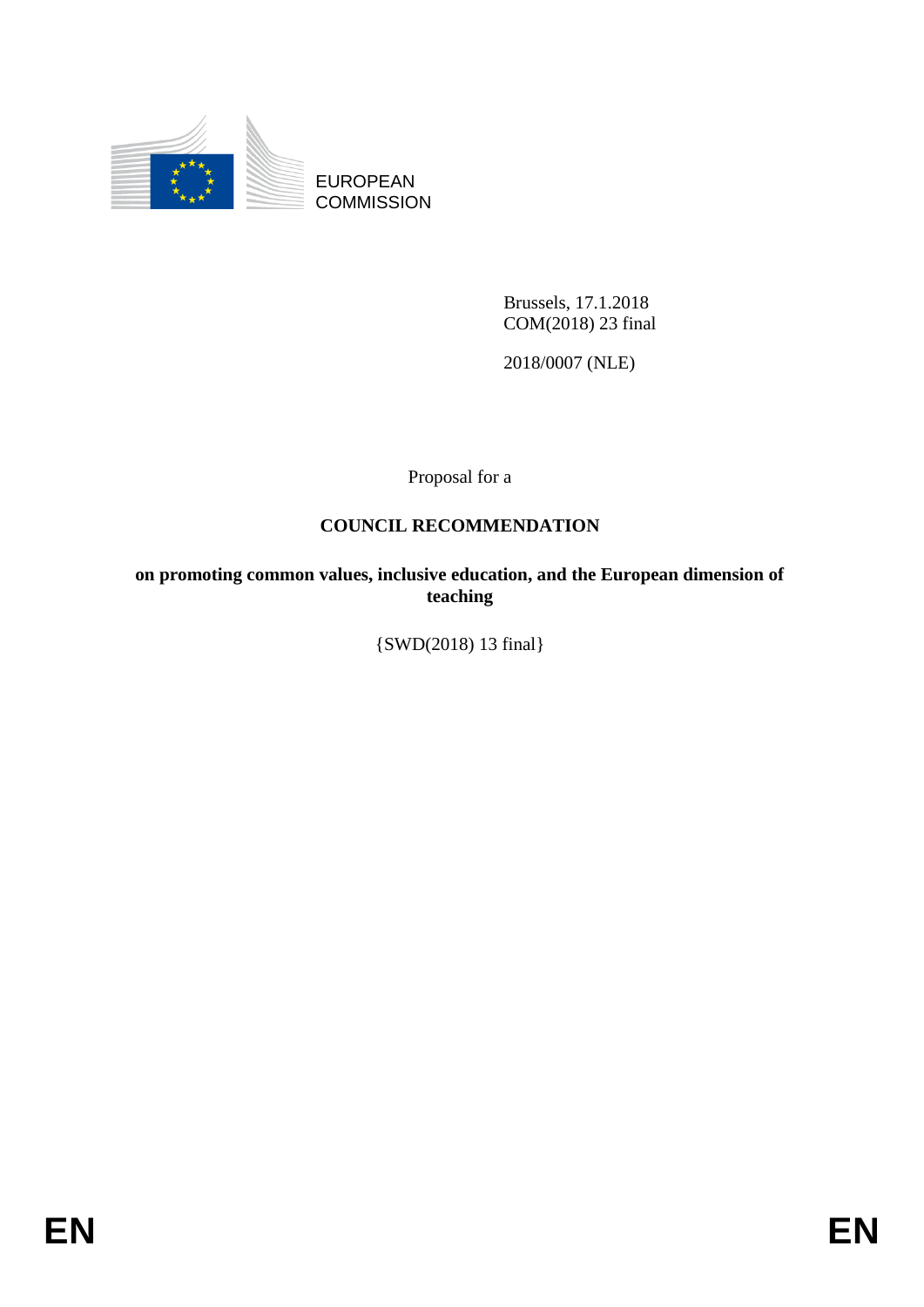## **EXPLANATORY MEMORANDUM**

## **1. CONTEXT OF THE PROPOSAL**

### **• Reasons for and objectives of the proposal**

As President Juncker emphasised in his 2017 State of the Union address '*Europe is more than*  just a single market. More than money, more than the euro. It was always about values<sup>,1</sup>. As stated in Article 2 of the Treaty on European Union, '*The Union is founded on the values of respect for human dignity, freedom, democracy, equality, the rule of law and respect for human rights, including the rights of persons belonging to minorities. These values are common to the Member States in a society in which pluralism, non-discrimination, tolerance, justice, solidarity and equality between women and men prevail'.*

These common values are the bedrock of our national democracies and a reflection of who we are. In addition, they form the fabric of our Union that has bound countries, communities and people together in a unique political project, enabling Europe's longest period of peace. This has spanned from overcoming Europe's deepest divisions immediately after World War Two to Europe's reunification with Central and Eastern European countries after 1989. A peaceful, social and democratic Union is built on these values, which are not only valid within Europe, but are those that represent the Union in the world.

As highlighted in the Reflection Paper on the Social Dimension of Europe, "*by global standards, European societies are prosperous and affluent places to live. They have the highest levels of social protection in the world and rank highly in terms of wellbeing, human*  development and quality of life<sup>"2</sup>. Yet, although the Union is experiencing strong growth and unemployment is at its lowest level since 2009, when asked about the future, many express anxiety and concern, in particular for future generations. The Union and its Member States are faced with a variety of challenges, including populism, xenophobia, divisive nationalism, discrimination, the spreading of fake news and misinformation, as well as the challenge of radicalisation. These phenomena could pose a serious threat to the foundations of our democracies, undermine trust in the rule of law and democratic institutions, and hinder a common sense of belonging within and amongst our European societies

Our democracy can only function if it is legitimate in the eyes of the citizens it serves, both nationally and for the Union as a whole. There are worrying signs that the necessary knowledge of our common values and of the role of national and European democracy is not embedded enough, which risk leading to their erosion and challenges the cohesion of our societies in Member States as well as at the EU level. The promotion of these common values embedded in Article 2 of the Treaty on European Union is vital to strengthen our national democracies and bolster our Union.

High quality and inclusive education and training, at all levels, is essential in ensuring social mobility and inclusion, in offering our citizens knowledge and skills to succeed in the labour market, but also in promoting the competences of critical thinking and a deeper understanding of our common values.

 $\frac{1}{1}$ State of the Union Speech, 13 September, 2017 — [https://ec.europa.eu/commission/state-union-](https://ec.europa.eu/commission/state-union-2017_en)[2017\\_en.](https://ec.europa.eu/commission/state-union-2017_en)

<sup>2</sup> See the Reflection Paper on the Social Dimension of Europe, COM/2017/0206 final, https://ec.europa.eu/commission/sites/beta-political/files/reflection-paper-social-dimensioneurope\_en.pdf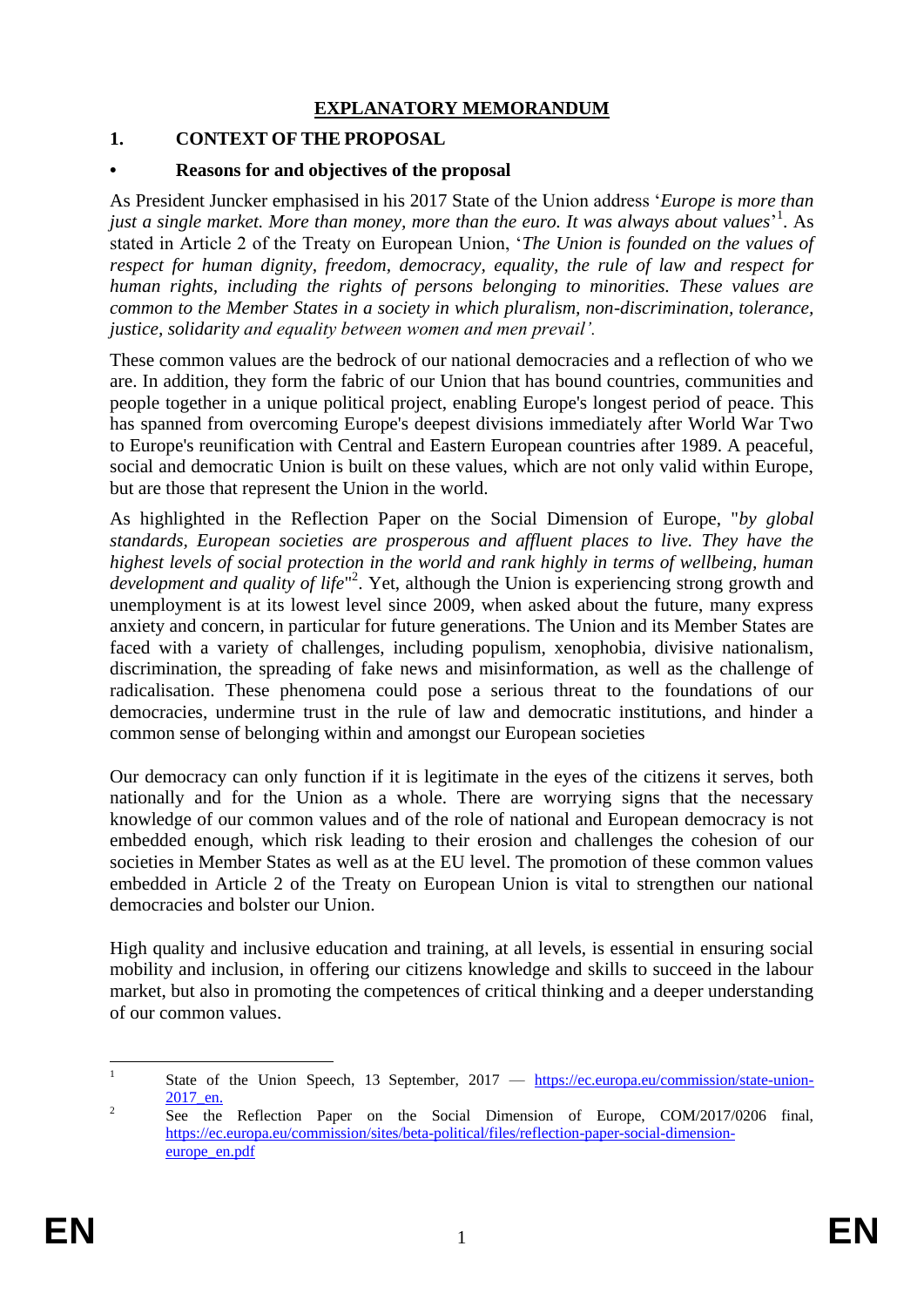In some Member States, education includes national civic instruction. This may include instruction on the reasons why Member States have chosen to voluntarily cooperate and integrate in a European Union. A lack of awareness of the EU's origins, the reasons for its creation and its basic functioning favours misinformation and prevents the formation of informed opinions on its actions. Moreover, knowledge about the social, religious and cultural diversity, and the heritage, traditions and political realities of one's own country, of other Member States and of other countries in the world, is essential for mutual respect, understanding and cooperation within and amongst Member States and with the world at large.

This will help safeguard democracy at all levels and in turn, contribute to a common sense of belonging at the European level.

This Recommendation is built on four objectives: promoting common values at all levels of education; fostering more inclusive education; encouraging a European dimension of teaching, without prejudice to the national prerogatives in this realm; as well as supporting teachers and teaching. It encourages Member States and the Commission to share good practice and information; and to develop policies at both national and EU levels. The commitments for Member States are of a voluntary nature and each Member State decides the approach to take in implementing them.

To achieve those aims and support Member States in their endeavour, the Commission will take steps to increase virtual exchanges among schools, notably through the e-Twinning network, and boost school mobility under the Erasmus+ programme. The European Structural and Investment funds can help to support teacher training or fund infrastructure that enables inclusive education.

### **• Background**

The present Recommendation builds upon the Paris *[Declaration](http://ec.europa.eu/dgs/education_culture/repository/education/news/2015/documents/citizenship-education-declaration_en.pdf) on promoting citizenship and the common values of freedom, tolerance and [non-discrimination](http://ec.europa.eu/dgs/education_culture/repository/education/news/2015/documents/citizenship-education-declaration_en.pdf) through education* adopted at an informal ministerial meeting held in Paris on 17 March 2015. In the Paris Declaration, education ministers called for actions at all levels of government to reinforce the role of education in promoting citizenship and common values, strengthening social cohesion and helping young people become responsible, open-minded and active members of our diverse and inclusive societies<sup>3</sup>. They also identified four overarching objectives for cooperation at EU level:

- Ensuring that children and young people acquire social, civic and intercultural competences, by promoting democratic values and fundamental rights, social inclusion and non-discrimination, as well as active citizenship;
- Enhancing critical thinking and media literacy, particularly in the use of the Internet and social media, so as to develop resistance to divisive narratives, polarisation and indoctrination;
- Fostering the education of disadvantaged children and young people, by ensuring that our education and training systems address their needs;
- Promoting intercultural dialogue through all forms of learning in cooperation with other relevant policies and stakeholders.

 $\frac{1}{3}$ 

Paris Declaration, 17<sup>th</sup> March, 2015 - [http://ec.europa.eu/education/news/20150316-paris-education\\_en.](http://ec.europa.eu/education/news/20150316-paris-education_en)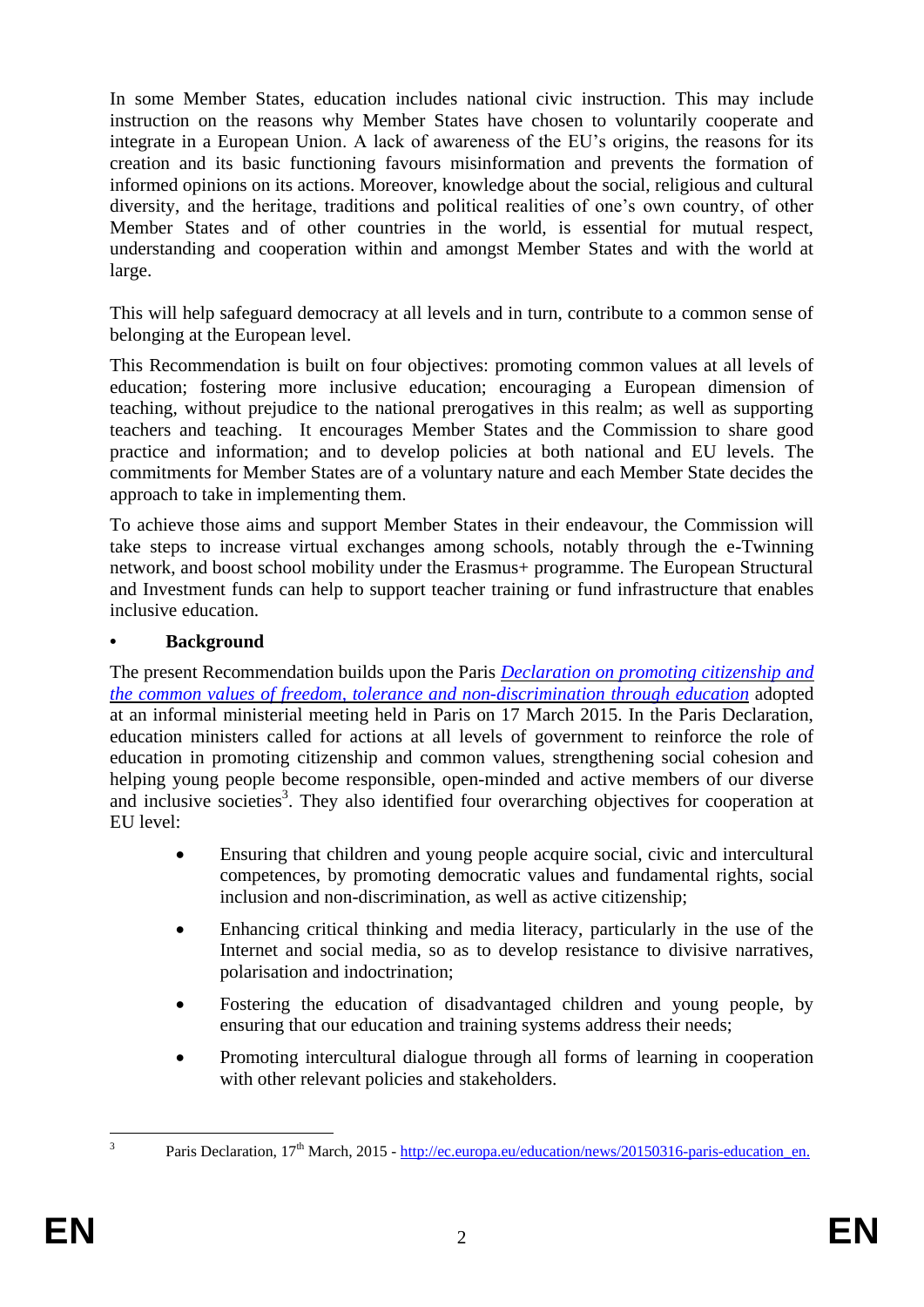This Recommendation also continues work set out in the Commission *Communication on*  supporting the prevention of radicalisation leading to violent extremism<sup>4</sup> that was adopted in the aftermath of terrorist attacks in Europe. It underlined the important role that education plays in helping to identify and safeguard young people at risk of radicalisation and in helping to address its root causes.

Furthermore, the **Declaration of Rome<sup>5</sup>** of 25 March 2017 asserts that the Union should be one in which *'young people receive the best education and training and can study and find jobs across the continent'* and which *'preserves Europe's cultural heritage and promotes cultural diversity*.'

In the [White Paper on the Future of Europe](https://ec.europa.eu/commission/sites/beta-political/files/white_paper_on_the_future_of_europe_en.pdf)<sup>6</sup> the Commission highlights the role of values in helping create a shared history in that *'the sacrifice of previous generations should never be forgotten. Human dignity, freedom and democracy were hard-earned and can never be relinquished. Even if the attachment to peace is not one that all of today's Europeans can relate to in the same way as their parents or grandparents, these core values continue to bind us together*.' This notion is further underscored by the idea that 70 years of lasting peace is a testimony to our shared values and mutual understanding.

The Commission recalled in its **[Reflection Paper on Harnessing globalisation](https://ec.europa.eu/commission/publications/reflection-paper-harnessing-globalisation_en)**<sup>7</sup> that '*equal access to high-quality education and training is a powerful way of redistributing wealth in a society. This should start with a high standard of basic education and access at all ages to training and skills*'.

Ahead of the Leaders' Agenda discussion on education and culture held in November 2017 in Gothenburg, the Commission published as its input to the discussion the Communication on ['Strengthening European Identity through Education and Culture](https://ec.europa.eu/commission/sites/beta-political/files/communication-strengthening-european-identity-education-culture_en.pdf)<sup>8</sup> . The text stresses that '*it is in the shared interest of all Member States to harness the full potential of education and culture as drivers for jobs, social fairness, active citizenship as well as a means to experience European identity in all its diversity.'*

### **• Consistency with existing provisions in the policy area**

In addition to the above initiatives, the 2015 [Joint Report](http://ec.europa.eu/dgs/education_culture/repository/education/documents/et-2020-draft-joint-report-408-2015_en.pdf) of the Council and the Commission on the implementation of the strategic framework for European cooperation in education and training (ET2020)<sup>9</sup> states that '*Education and training have an important role in ensuring that the human and civic values we share are safeguarded and passed on to future generations, to promote freedom of thought and expression, social inclusion and respect for others, as well as to prevent and tackle discrimination in all its forms*' and, furthermore, proposed *'inclusive education, equality, equity, non-discrimination and the promotion of civic competences*' as a new priority area for European cooperation in education and training.

 $\overline{A}$ <sup>4</sup> Commission Communication on supporting the prevention of radicalisation leading to violent extremism; COM(2016) 379 final. 5

http://www.consilium.europa.eu/en/press/press-releases/2017/03/25/rome-declaration#

<sup>&</sup>lt;sup>6</sup> White Paper on the Future of Europe Reflections and scenarios for the EU27 by 2025 (COM 2017(2025) final)

<sup>&</sup>lt;sup>7</sup> Reflection paper on harnessing globalisation,  $10^{th}$  May,  $2017$ [https://ec.europa.eu/commission/publications/reflection-paper-harnessing-globalisation\\_en.](https://ec.europa.eu/commission/publications/reflection-paper-harnessing-globalisation_en)

<sup>&</sup>lt;sup>8</sup> Commission Communication on Strengthening European Identity through Education and Culture; COM(2017) 673 final

 $\overline{9}$ Joint Report of the Council and the Commission on the implementation of the strategic framework for European cooperation in education and training (ET 2020) New priorities for European cooperation in education and training (OJ C 417, 15.12.2015)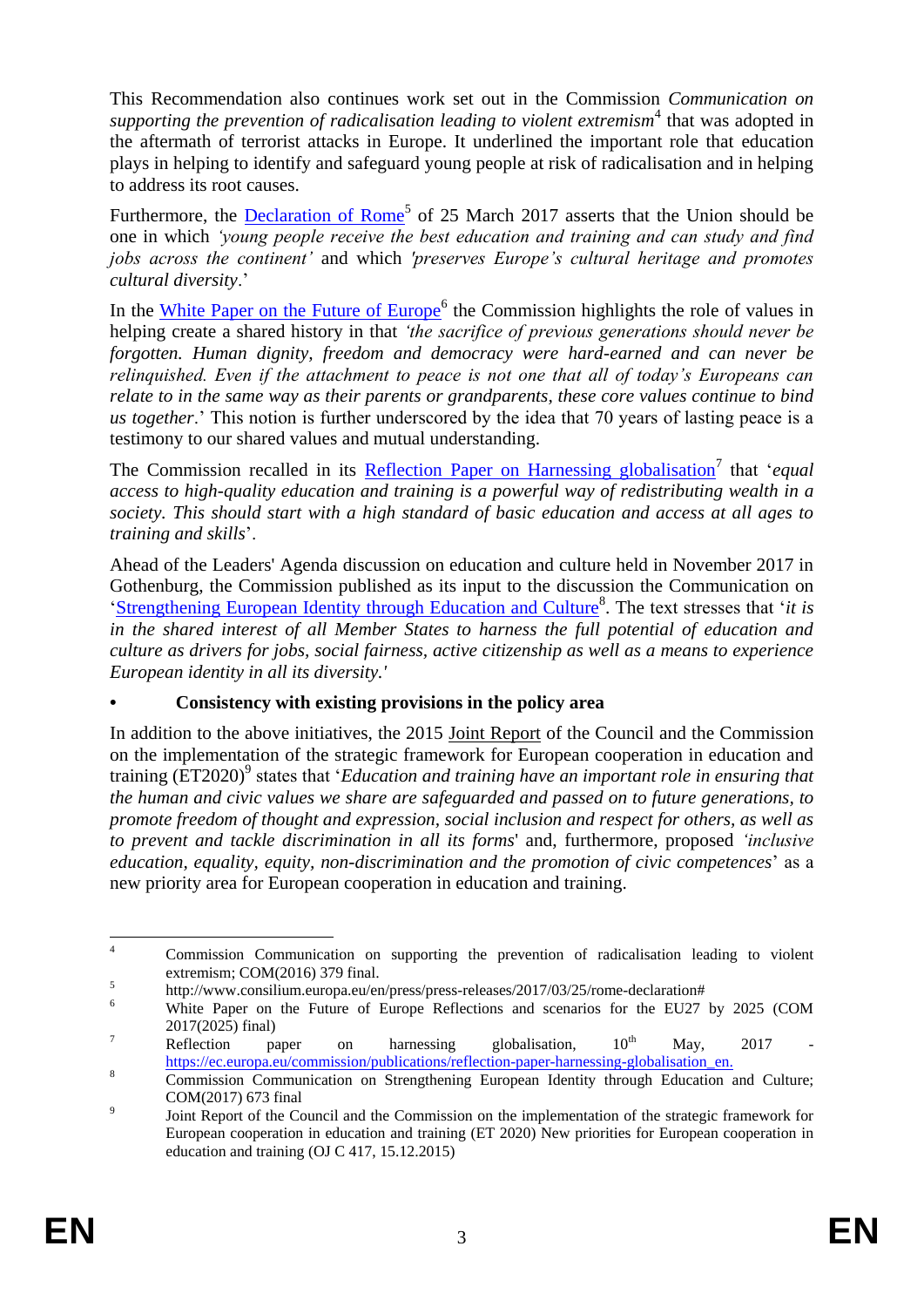The Commission has implemented a wide range of specific measures and actions. This includes the setting up of the ET 2020 Working Group on Promoting citizenship and common values; the organisation of a 'role models' initiative of individuals who engage in activities to promote social inclusion and prevent exclusion and radicalisation; a tool kit for youth workers and youth organisations working with young people at risk of marginalisation; a European Award for Social Inclusion through Sport; and making available over EUR 400 million in funding annually through Erasmus+ for transnational partnerships to develop innovative policy approaches and practices at grass-root level, prioritising social inclusion, the promotion of common values and intercultural understanding.

Moreover, in the Investing in Europe's Youth package<sup>10</sup> the Commission set out its strategy for high quality, inclusive and future-oriented education with specific initiatives. In this context the Commission proposed actions related to inclusive education and the promotion of common values including the continued professional development of teachers, the further development of the European Toolkit for Schools as well as the use of Erasmus+ and Horizon 2020 funds to promote good practices in the area of inclusive learning.

Other initiatives related to this Recommendation are:

- The 2013 Commission Recommendation [Investing in children: breaking the](http://eur-lex.europa.eu/legal-content/EN/ALL/?uri=CELEX%3A32013H0112)  [cycle of disadvantage](http://eur-lex.europa.eu/legal-content/EN/ALL/?uri=CELEX%3A32013H0112)<sup>11</sup> which underlined the need to provide quality early childhood education and care and improve education systems' impact on equal opportunities.
- The 2014 Council Conclusions on a Work Plan for Culture 2015-2018 which prioritise EU policy collaboration on the contribution of culture to social inclusion, building on the commitments to cultural diversity and intercultural dialogue in the European Agenda for Culture.
- The 2016 [Council Conclusions on developing media literacy and critical](http://data.consilium.europa.eu/doc/document/ST-9641-2016-INIT/en/pdf)  [thinking through education and training,](http://data.consilium.europa.eu/doc/document/ST-9641-2016-INIT/en/pdf) in which Member States agreed that media literacy, critical thinking and digital competences are skills which are preconditions for active participation in democratic life and for enhancing employability and, as such, should be acquired by learners of all ages;
- The 2017 [Council Conclusions on the role of youth work in supporting young](http://data.consilium.europa.eu/doc/document/ST-8033-2017-INIT/en/pdf)  [people's development,](http://data.consilium.europa.eu/doc/document/ST-8033-2017-INIT/en/pdf) in which Member States agreed to strengthen the cooperation, peer learning and exchange with regard to the promotion and development of life skills among young people;
- The 2018 renewed Key Competences Framework for Lifelong Learning<sup>12</sup> which describes civic competences as the ability to act as responsible people and fully participate in civic and social life, based on the understanding of social, economic and political concepts and structures, as well as global developments and sustainability. The higher prominence given to civic competence in this revision of the Key Competences Framework highlights the role of citizenship, democratic values and human rights in today's increasingly

 $10<sup>1</sup>$ <sup>10</sup> Commission Communication on Improving and Modernising Education COM(2016)941; Commission Communication on School Development and Excellent Teaching for a Great Start in Life; COM(2017) 248; Commission Communication on a Renewed Agenda for Higher Education; COM(2017) 247

<sup>&</sup>lt;sup>11</sup> Commission Recommendation of 20 February 2013 Investing in children: breaking the cycle of disadvantage; 2013/112/EU

<sup>&</sup>lt;sup>12</sup> [*REFERENCE TO BE ADDED ONCE ADOPTED*]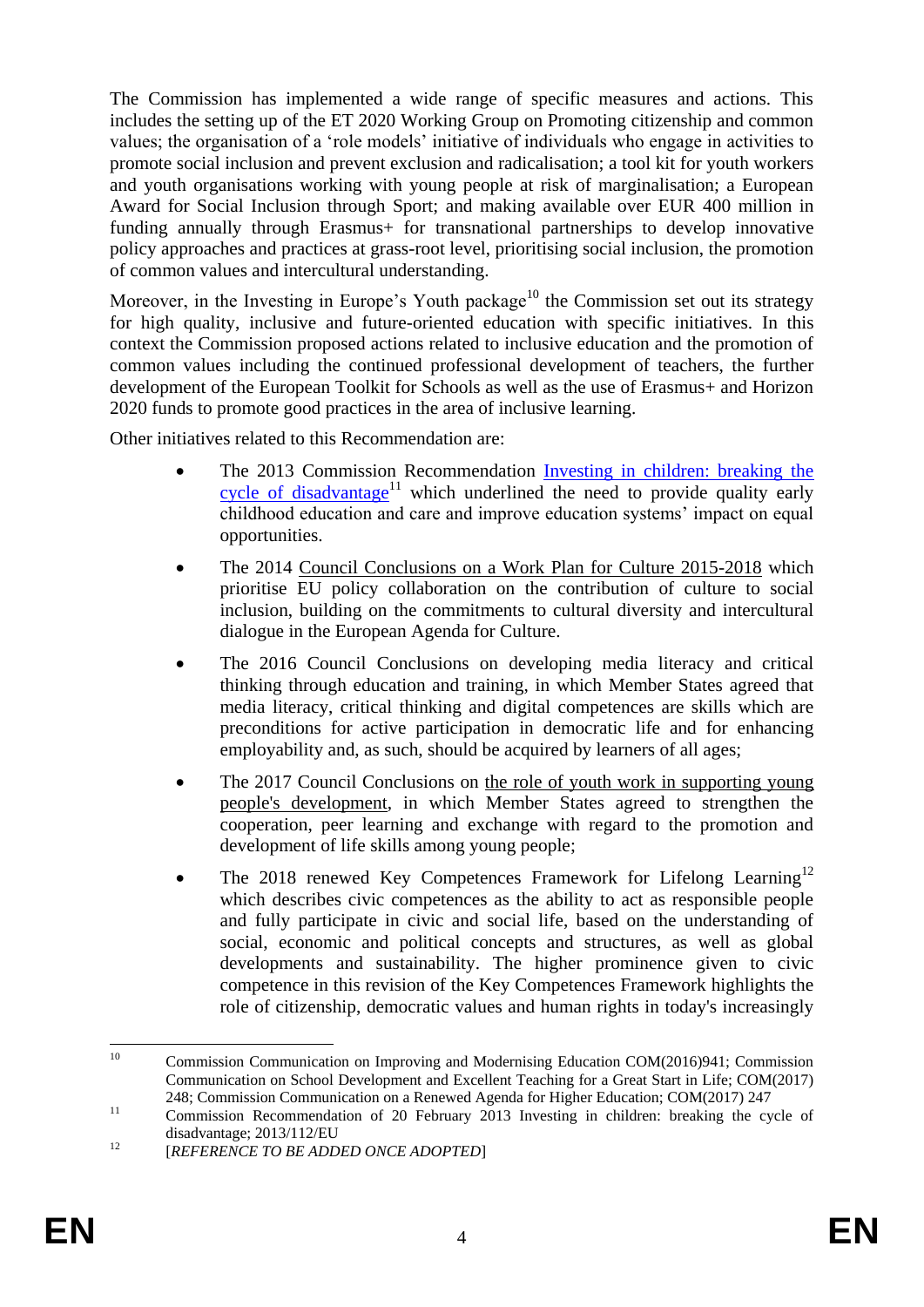connected global society. It recognises the importance of empowering individuals to act as responsible, active citizens able to contribute to peaceful, tolerant, inclusive and secure societies. In this context, media literacy and intercultural skills are further strengthened;

- The [2018 European Year of Cultural Heritage](https://ec.europa.eu/culture/european-year-cultural-heritage-2018_en) which aims to raise awareness of common history and values and encourage people to explore Europe's rich and diverse cultural heritage;
- The 2016 Commission's [Action Plan on the Integration of Third-Country](file://net1.cec.eu.int/EAC/A/A1/_From%20old%20A1%20to%20new%20A1/Post-Paris/Recommendation%20Social%20Inclusion%20and%20Common%20Values/Draft%20Outline/Commission%20Communication%20of%207%20June%202016:%20Action%20Plan%20on%20the%20integration%20of%20third%20country%20nationals;%20COM(2016)%20377.)  [Nationals](file://net1.cec.eu.int/EAC/A/A1/_From%20old%20A1%20to%20new%20A1/Post-Paris/Recommendation%20Social%20Inclusion%20and%20Common%20Values/Draft%20Outline/Commission%20Communication%20of%207%20June%202016:%20Action%20Plan%20on%20the%20integration%20of%20third%20country%20nationals;%20COM(2016)%20377.)<sup>13</sup> which highlights that integration is key to the future wellbeing, prosperity and cohesion of European societies, and of common interest to all Member States;
- The 2017 Council Conclusions on building on [the Commission](http://eur-lex.europa.eu/legal-content/DE/ALL/?uri=COM:2017:211:FIN)  [Communication of 12 April 2017 on the protection of children in migration,](http://eur-lex.europa.eu/legal-content/DE/ALL/?uri=COM:2017:211:FIN) that underlines, the importance of equal, early access to formal, inclusive education including early childhood education and care;
- The 2016 [Council Conclusions on accelerating the process of Roma](http://data.consilium.europa.eu/doc/document/ST-14294-2016-INIT/en/pdf)  [integration,](http://data.consilium.europa.eu/doc/document/ST-14294-2016-INIT/en/pdf) which call on Member States to increase efforts to promote equal access to inclusive mainstream quality education.
- The 2017 [Council Conclusions on inclusion in diversity to achieve a high](http://data.consilium.europa.eu/doc/document/ST-5741-2017-INIT/en/pdf)  [quality education for all,](http://data.consilium.europa.eu/doc/document/ST-5741-2017-INIT/en/pdf) in which Member States agreed to put measures in place to promote a democratic and inclusive school culture, develop measures that allow the early identification and prevention of social exclusion and encourage closer cooperation between education and other relevant areas, such as culture, youth, sports, employment, welfare, security and other channels of work on social inclusion;
- The [European Solidarity Corps,](https://europa.eu/youth/solidarity_en) which creates opportunities for young people to volunteer or work in projects in their own country or abroad that benefit communities and people around Europe. It brings young people together to build a more inclusive society, supporting vulnerable people and responding to societal challenges.
- The Council of Europe's 2016 Reference Framework of Competences for [Democratic Culture.](https://rm.coe.int/16806ccc07)

### **Consistency with other Union policies**

The main aim of this Recommendation is to promote common values, inclusive education and a European dimension of teaching. It is complementary to the Commission's ongoing work on implementing the [European Pillar of Social Rights](http://eur-lex.europa.eu/legal-content/EN/ALL/?uri=COM:2017:0250:FIN)<sup> $14$ </sup> in that the Recommendation further supports '*the right to quality and inclusive education, training and lifelong learning in order to maintain and acquire skills that enable [everyone] to participate fully in society and manage successfully transitions in the labour market*.'

 $13$ <sup>13</sup> Commission Communication: Action Plan on the Integration of Third-Country Nationals; COM(2016) 377 final

<sup>&</sup>lt;sup>14</sup> Commission Communication on Establishing a European Pillar of Social Rights; COM/2017/0250 final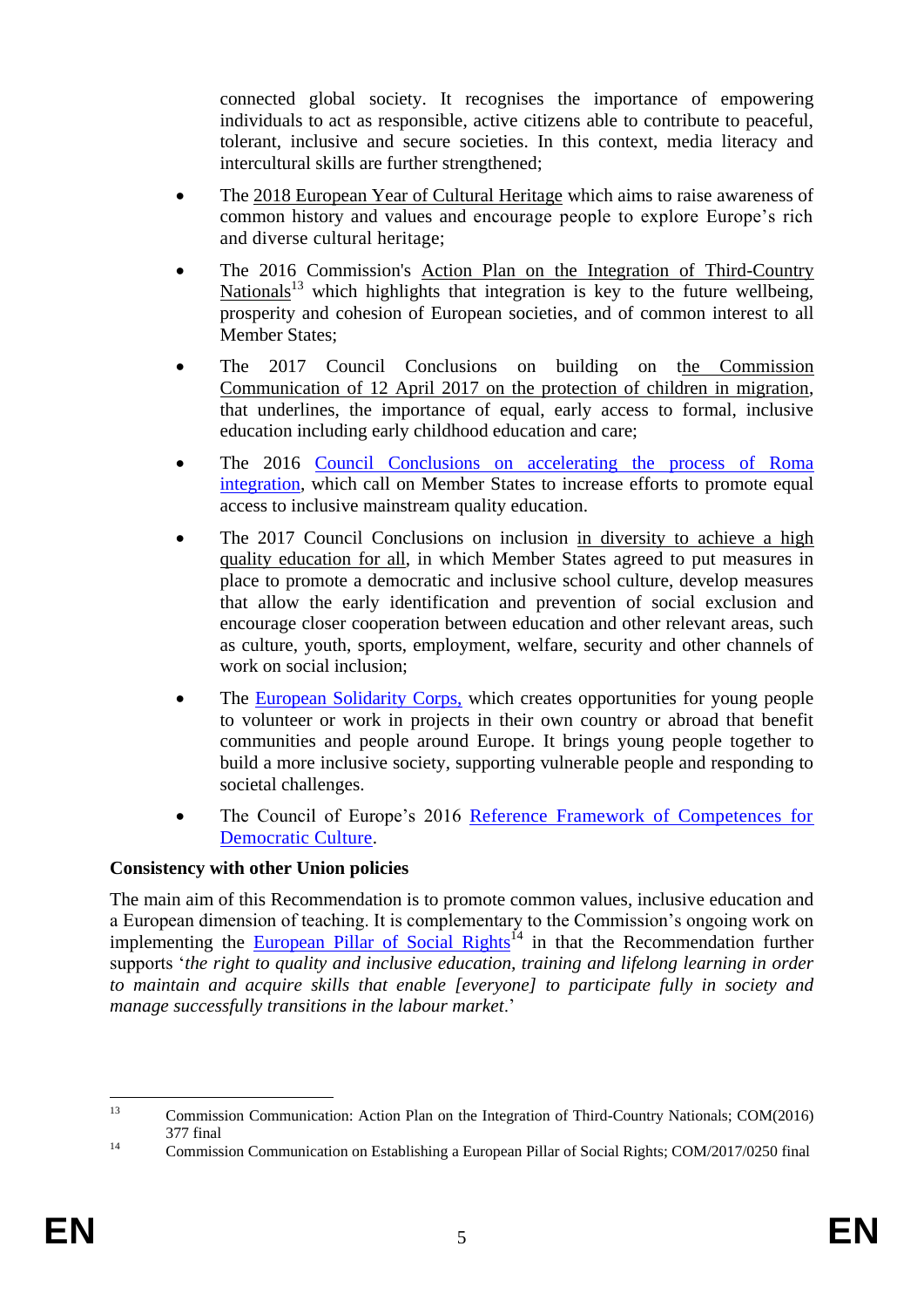The present Recommendation is also consistent with the aims expressed in the EU citizenship [report 2017](http://ec.europa.eu/newsroom/just/item-detail.cfm?item_id=51132)<sup>15</sup>, where the Commission recognised that continuous efforts are needed to make sure that all EU citizens know their rights and can fully participate in the European democratic process. It stressed that promoting awareness of EU citizenship and the values attached to it among young Europeans reaching voting age and those acquiring the nationality of a Member State, and in society as a whole, requires a joint effort of all actors concerned at all levels — the Member States, including their local and regional authorities, EU institutions and civil society.

# **2. LEGAL BASIS, SUBSIDIARITY AND PROPORTIONALITY**

# **• Legal basis**

The initiative is in conformity with Articles 165 and 166 of the Treaty on the Functioning of the European Union (TFEU). Article 165 states that the Union shall contribute to the development of quality education by encouraging cooperation between Member States and, if necessary, by supporting and supplementing their action, while fully respecting the responsibility of the Member States for the content and organisation of their education systems. Article 166 states that the Union shall implement a vocational training policy which shall support and supplement the action of the Member States, while fully respecting the responsibility of the Member States for the content and organisation of vocational training.

The initiative does not propose any extension of EU regulatory power or binding commitments on Member States. Member States will decide, according to their national circumstances, how they implement the Council Recommendation.

### **• Subsidiarity (for non-exclusive competence)**

While many Member States have put into practice various actions to support inclusive education systems and promote common values at the national level, more cooperation is needed at the European level.

The added value of action at EU level lies in the ability of the EU to:

- promote a common understanding as to the importance of common values;
- support the work of the Member States in order to implement actions at national and regional level to promote common values;
- fund mobility and twinning initiatives and other transnational projects;
- facilitate sharing of knowledge, expertise and good practice.

# **• Proportionality**

The proposal reinforces a common understanding of values, inclusive education and the European dimension of teaching by demonstrating how they can be promoted through education. It allows Member States and the Commission to share good practice and information and to develop policies at both national and EU levels. As the commitments Member States will make are of a voluntary nature and each Member State decides the approach to take in implementing actions aimed at promoting common values, inclusive education and a European dimension in teaching, the measure is considered proportionate.

 $15$ <sup>15</sup> Commission Report on Strengthening Citizens' Rights in a Union of Democratic Change EU Citizenship Report 2017; COM/2017/030 final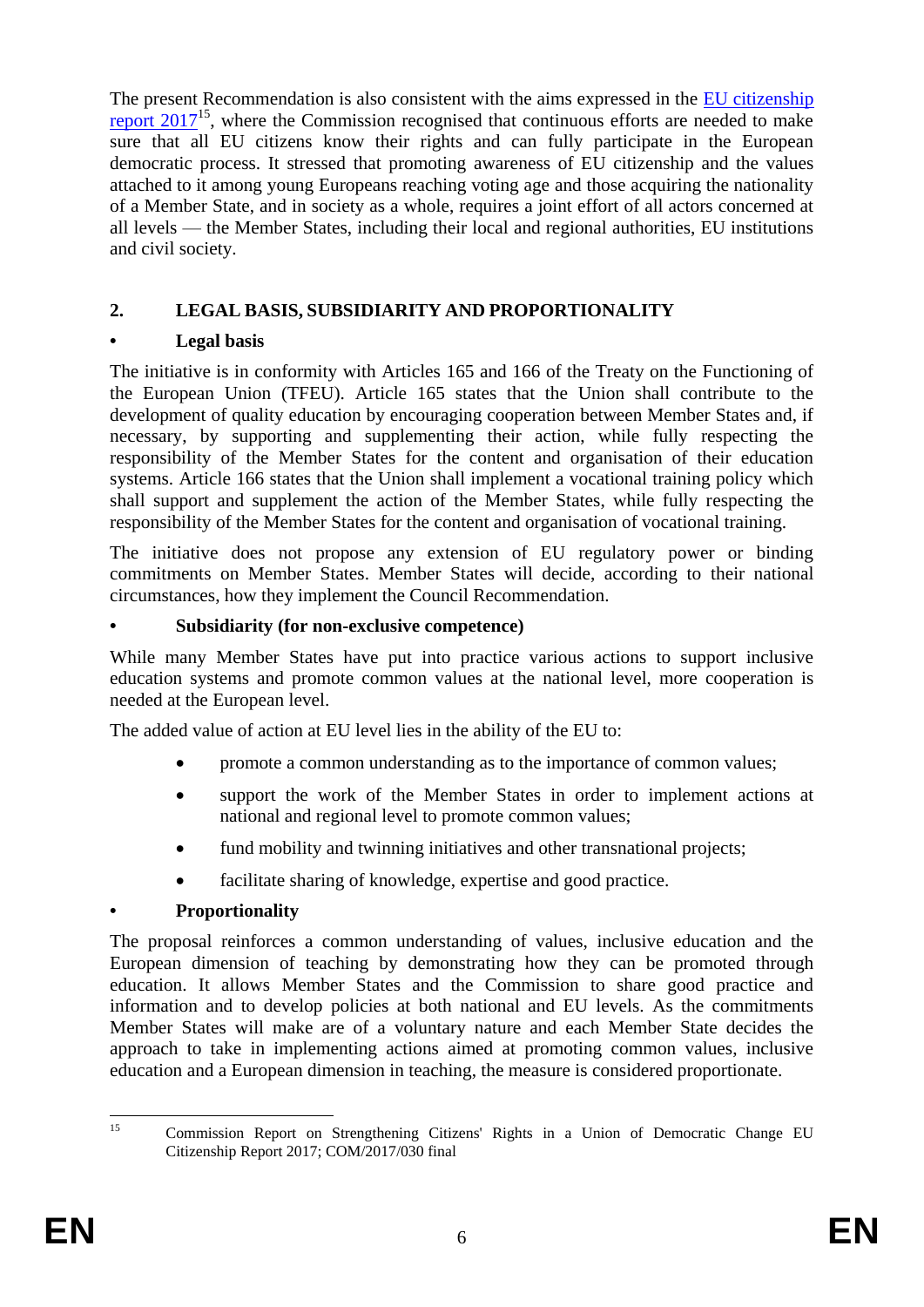### **• Choice of the instrument**

A Council Recommendation is an appropriate instrument within the field of education and training, where the EU has a supporting competence and is an instrument that has been frequently used for European action in the areas of education and training. As a legal instrument, it signals the commitment of Member States to the measures within the text and provides a stronger political basis for cooperation in this area, while fully respecting Member State competence in the fields of education and training.

#### **3. RESULTS OF EX-POST EVALUATIONS, STAKEHOLDER CONSULTATIONS AND IMPACT ASSESSMENTS**

### **• Ex-post evaluations/fitness checks of existing legislation**

Not applicable.

### **• Stakeholder consultations**

An online public consultation was launched on 19 May 2017 and came to a close on 11 August 2017. In total, **1 124 responses** were received, including over 200 position papers, which illustrated great interest in the initiative. The responses revealed virtually unanimous agreement (95 %) on the role of education in helping young people 'understand the importance of and adhere to shared values' and that the EU should help Member States in this task (98 %). The results of the consultation are available [online.](https://ec.europa.eu/info/sites/info/files/results-citizenship-consultation_en.pdf)

Key findings from the consultation included:

- The majority of the **respondents (62.6%) believe that education already plays a strong** role in helping young people to understand the importance of and adhere to shared values, but a significant share, almost **40% of respondents, think education could do more;**
- Almost all respondents (98%) agreed on the need to **promote inclusive education** that addresses the needs of all learners while only 16% felt that education was currently doing this. Great overall support was expressed for the EU tools. EU funding (93.3%), support to cooperation between schools and universities to promote innovation and modernisation (91.6%), student learning mobility (91.5%) and short-term exchanges for pupils in schools (88.2%) are seen as the most effective ones;
- Almost all respondents (93.2%) considered it important or very important for people to **increase their understanding of the EU**'s and other Member States' history, culture and values in order to fully understand their role as responsible and active member of European societies.

In addition, a wide range of consultative meetings and events were held:

Meetings gathering Member States' input include: Meeting of the High-Level Group (senior education ministry officials) on 15-16 June 2017 (Estonia); and three Directors Generals' meetings: Higher Education meeting, 13-14 March 2016; and Schools meetings, 10-11 April 2016 (Malta) and 18-19 September 2017 (Estonia);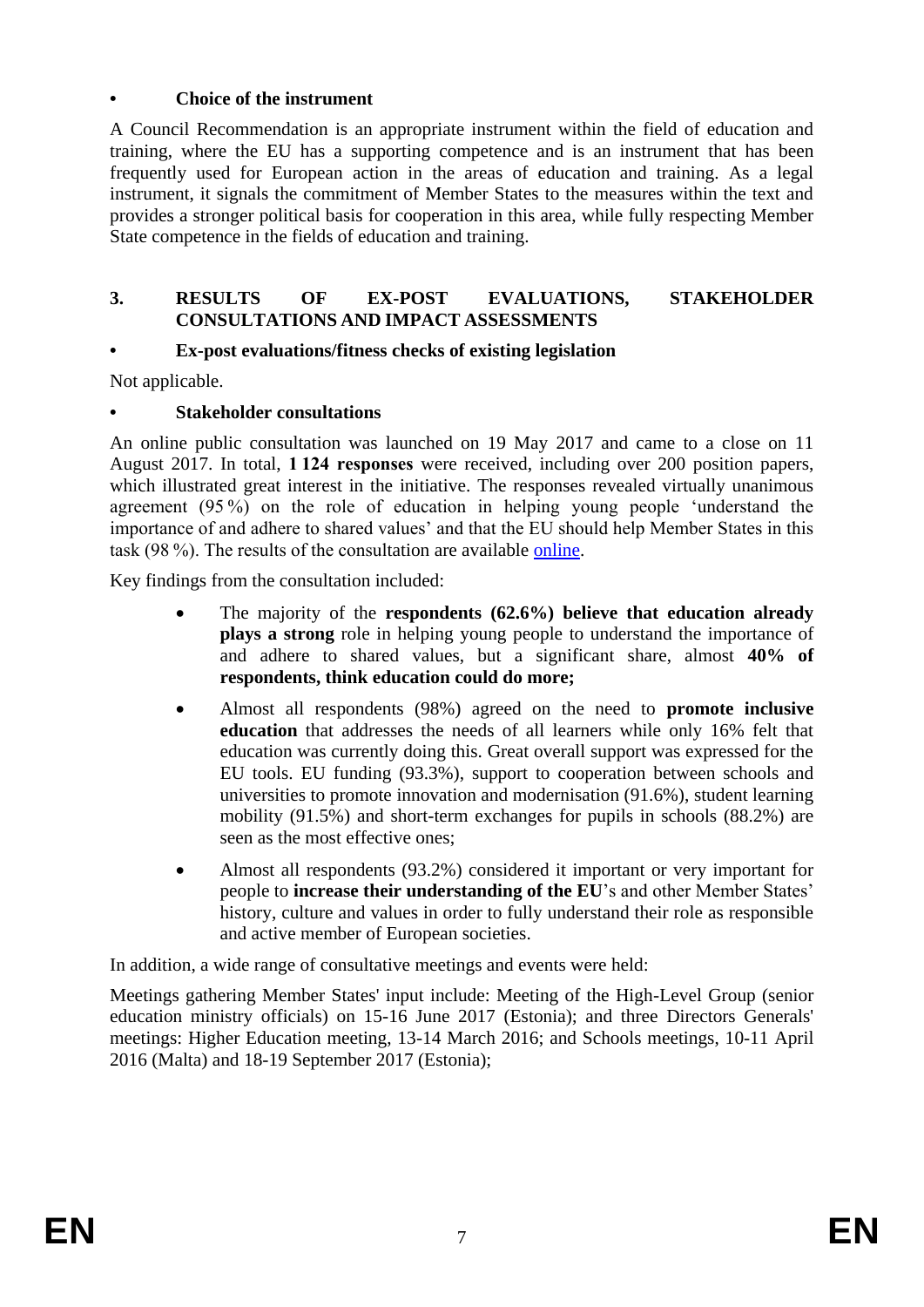Events where input from stakeholders have been gathered include: the Jean Monnet conference, 15 November 2015<sup>16</sup>; a colloquium hosted by First-Vice President Timmermans in cooperation with Commissioners Jourová and Oettinger on media and democracy, including the role of ethical journalism and of media literacy for democracy and pluralistic societies<sup>17</sup>; Commission high-level dialogues with religious and non-confessional organisations dedicated in 2016 to integration and European values; a colloquium hosted by Commissioner Navracsics on Promoting Inclusion and Fundamental Values through Education, 26 May 2016<sup>18</sup>; and European Education, Training and Youth Forum<sup>19</sup> and a dedicated meeting with civil society<sup>20</sup>, 19-21 October 2016; Civil society organisations were also consulted in a dedicated participatory seminar in December 2015 and social partners and youth organisations in January 2016. Finally, the Recommendation delivers on the Conclusions of the 2015 Commission's Colloquium on Fundamental Rights devoted to preventing and countering anti-Semitic and anti-Muslim hatred, including through education<sup>21</sup>.

Participants in the above-mentioned meetings expressed strong support and interest in exploring how inclusive education can help promote common values and the role that the European Union can play in this regard.

The ET2020 Working Group on promoting citizenship and the common values of freedom, tolerance and non-discrimination through education held a series of peer-learning activities on these issues. Key messages from these peer learning activities included<sup>22</sup>:

- Education should go beyond equal opportunities to ensure inclusion of a diverse range of learners and progress towards real educational equity;
- Values need to be experienced by students and educators. Values need to be lived not taught; democratic values need to happen in the classroom, through project-based learning for instance, and schools need to embrace active participation by students, parents, teachers and the wider community, in what is referred to as the "whole school approach";
- There should be more focus on value-based actions in the community for children at risk of exclusion; i.e. not only for early school leavers, but also for those who are suspended or expelled from one or more schools and marginalised. There were also calls for more support, including financial, for second/third chance initiatives, one-on-one learning adapted to individual needs, and mentoring for marginalised and excluded children.

 $16$ <sup>16</sup> See details at  $\frac{http://ec.europa.eu/education/events/20151109-jean-monnet-conferenceen}{p}$ See conclusions at [http://ec.europa.eu/information\\_society/newsroom/image/document/2016-50/2016](http://ec.europa.eu/information_society/newsroom/image/document/2016-50/2016-fundamental-colloquium-conclusions_40602.pdf) [fundamental-colloquium-conclusions\\_40602.pdf](http://ec.europa.eu/information_society/newsroom/image/document/2016-50/2016-fundamental-colloquium-conclusions_40602.pdf)

<sup>18</sup> See report at [http://ec.europa.eu/education/sites/education/files/201605-colloquium-report](http://ec.europa.eu/education/sites/education/files/201605-colloquium-report-radicalisation_en.pdf)[radicalisation\\_en.pdf](http://ec.europa.eu/education/sites/education/files/201605-colloquium-report-radicalisation_en.pdf)

<sup>19</sup> See report at [https://ec.europa.eu/education/sites/education/files/flash-report-ety-forum-2016\\_en.pdf](https://ec.europa.eu/education/sites/education/files/flash-report-ety-forum-2016_en.pdf)

<sup>&</sup>lt;sup>20</sup> See report at <u>https://ec.europa.eu/education/sites/education/files/flash-report-cso-day-2016\_en.pdf</u>

<sup>21</sup> See conclusions at [http://ec.europa.eu/justice/events/colloquium-fundamental-rights-](http://ec.europa.eu/justice/events/colloquium-fundamental-rights-2015/files/fundamental_rights_colloquium_conclusions_en.pdf)[2015/files/fundamental\\_rights\\_colloquium\\_conclusions\\_en.pdf](http://ec.europa.eu/justice/events/colloquium-fundamental-rights-2015/files/fundamental_rights_colloquium_conclusions_en.pdf)

<sup>&</sup>lt;sup>22</sup> See key messages from peer learning activities on critical thinking and media literacy, social and civic competences, inclusive education and teacher education at [http://ec.europa.eu/education/policy/strategic-framework/expert-groups/citizenship-common-values\\_en](http://ec.europa.eu/education/policy/strategic-framework/expert-groups/citizenship-common-values_en)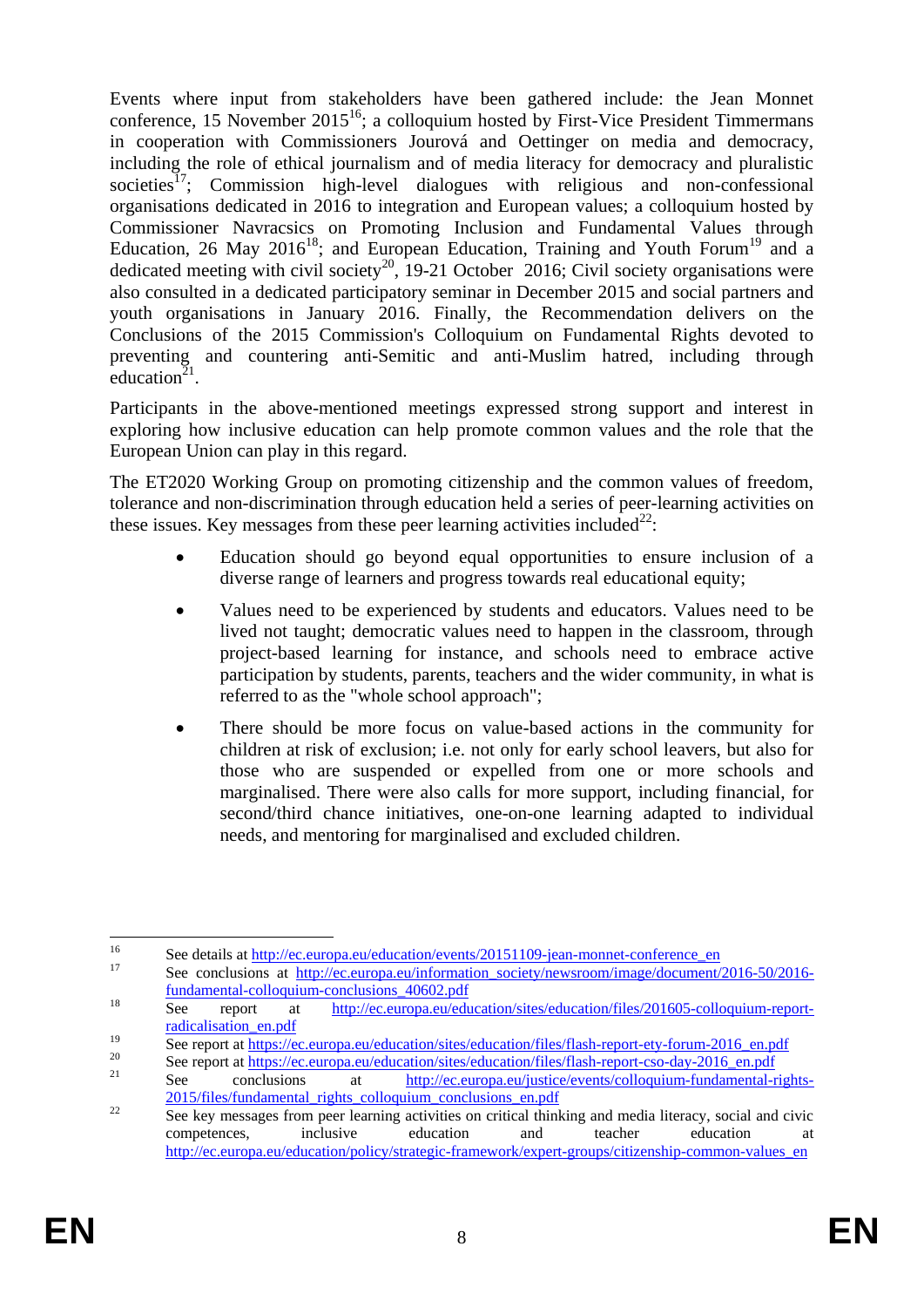## **• Collection and use of expertise**

This proposal is based on a wide range of reports and studies as well as expertise gathered through peer learning activities and meetings of the ET2020 Working Group on promoting citizenship and the common values of freedom, tolerance and non-discrimination through education.

The work of the [European Agency for Special Needs and Inclusive Education](https://www.european-agency.org/)<sup>23</sup> aims to ensure equity, equal opportunities and the rights for all learners, in particular those who are vulnerable to marginalisation and exclusion, such as students with disabilities and/or special educational needs. This agency contributes to EU policy making through its various reports and publications, including on early childhood education, early school leaving among learners with special educational needs and empowering teachers to promote inclusive education.

The work of the [European Union Agency for Fundamental Rights,](http://fra.europa.eu/en/about-fra) which has a specific task of providing independent, evidence-based advice on fundamental rights and of communicating and raising awareness of fundamental rights, with a view to ensuring that the rights of people living in the EU are protected.

Evidence gathered from analytical reports by the NESET II academic network (Network of Experts on Social Aspects of Education and Training)<sup>24</sup> concluded that education and training systems that uphold high standards of quality for all, foster personalised, inclusive approaches that involve parents, support early intervention, and target disadvantaged learners, especially in mainstream education, can be powerful drivers of social inclusion. Similarly, the NESET II network highlighted that bullying is an affront to the common values of freedom, tolerance and non-discrimination and provided and overview of the most effective strategies and practices for preventing bullying and violence in schools across the  $EU^{25}$ .

The Eurydice report on ['Citizenship Education at School in Europe'](https://webgate.ec.europa.eu/fpfis/mwikis/eurydice/images/9/97/Citizenship_Study_EN_2017.pdf) (2017), carried out on behalf of the Commission, examined how citizenship education can be used to create engaging and interactive learning environments through the use of innovative pedagogies to develop the knowledge, skills and attitudes young people need to become active citizens.

The [Education and Training Monitor](https://ec.europa.eu/education/sites/education/files/monitor2017_en.pdf) (2017) also underscored the need to make education systems more inclusive as students' educational attainment largely depends on their socioeconomic backgrounds.

As concerns the ET 2020 Working Group and its dedicated peer learning activities key messages worth noting within the context of this Recommendation include:

 $23$ <sup>23</sup> This Agency is an independent organisation that acts as a platform of collaboration for the ministries of education of the EU Member States Its main aim is to help them improve their educational policies and practice, through evidence based information and suggesting the implementation of inclusive based education policies. The Agency is funded through Erasmus+ funds and contributions from national ministries, 27 Member States as well as Iceland, Norway and Switzerland are members of the Agency.

<sup>&</sup>lt;sup>24</sup> Policy and Practices for Equality and Inclusion In and Through Education: Evidence and policy [guidance from European research projects funded under FP6 and FP7](http://nesetweb.eu/wp-content/uploads/2015/08/AR1_2015.pdf) (2015) [http://nesetweb.eu/wp](http://nesetweb.eu/wp-content/uploads/2015/08/AR1_2015.pdf)[content/uploads/2015/08/AR1\\_2015.pdf;](http://nesetweb.eu/wp-content/uploads/2015/08/AR1_2015.pdf) [Education Policies and Practices to Foster Tolerance, Respect](file:///C:/Users/Liebeth/Downloads/Education%20and%20training%20systems%20that%20uphold%20high%20standards%20of%20quality%20for%20all,%20foster%20personalised,%20inclusive%20approaches,%20support%20early%20intervention,%20and%20target%20disadvantaged%20learners,%20can%20be%20powerful%20drivers%20of%20social%20inclusion;)  [for Diversity and Civic Responsibility in Children and Young People in the EU'](file:///C:/Users/Liebeth/Downloads/Education%20and%20training%20systems%20that%20uphold%20high%20standards%20of%20quality%20for%20all,%20foster%20personalised,%20inclusive%20approaches,%20support%20early%20intervention,%20and%20target%20disadvantaged%20learners,%20can%20be%20powerful%20drivers%20of%20social%20inclusion;) (2016) c [http://nesetweb.eu/en/library/education-policies-and-practices-to-foster-tolerance-respect-for-diversity](http://nesetweb.eu/en/library/education-policies-and-practices-to-foster-tolerance-respect-for-diversity-and-civic-responsibility-in-children-and-young-people-in-the-eu/)[and-civic-responsibility-in-children-and-young-people-in-the-eu/](http://nesetweb.eu/en/library/education-policies-and-practices-to-foster-tolerance-respect-for-diversity-and-civic-responsibility-in-children-and-young-people-in-the-eu/)

<sup>&</sup>lt;sup>25</sup> How to Prevent and Tackle Bullying and School Violence: Evidence and Practices for Strategies for [Inclusive and Safe Schools'](http://nesetweb.eu/wp-content/uploads/2015/08/AR2_2015.pdf) (2015), [http://nesetweb.eu/wp-content/uploads/2015/08/AR2\\_2015.pdf](http://nesetweb.eu/wp-content/uploads/2015/08/AR2_2015.pdf)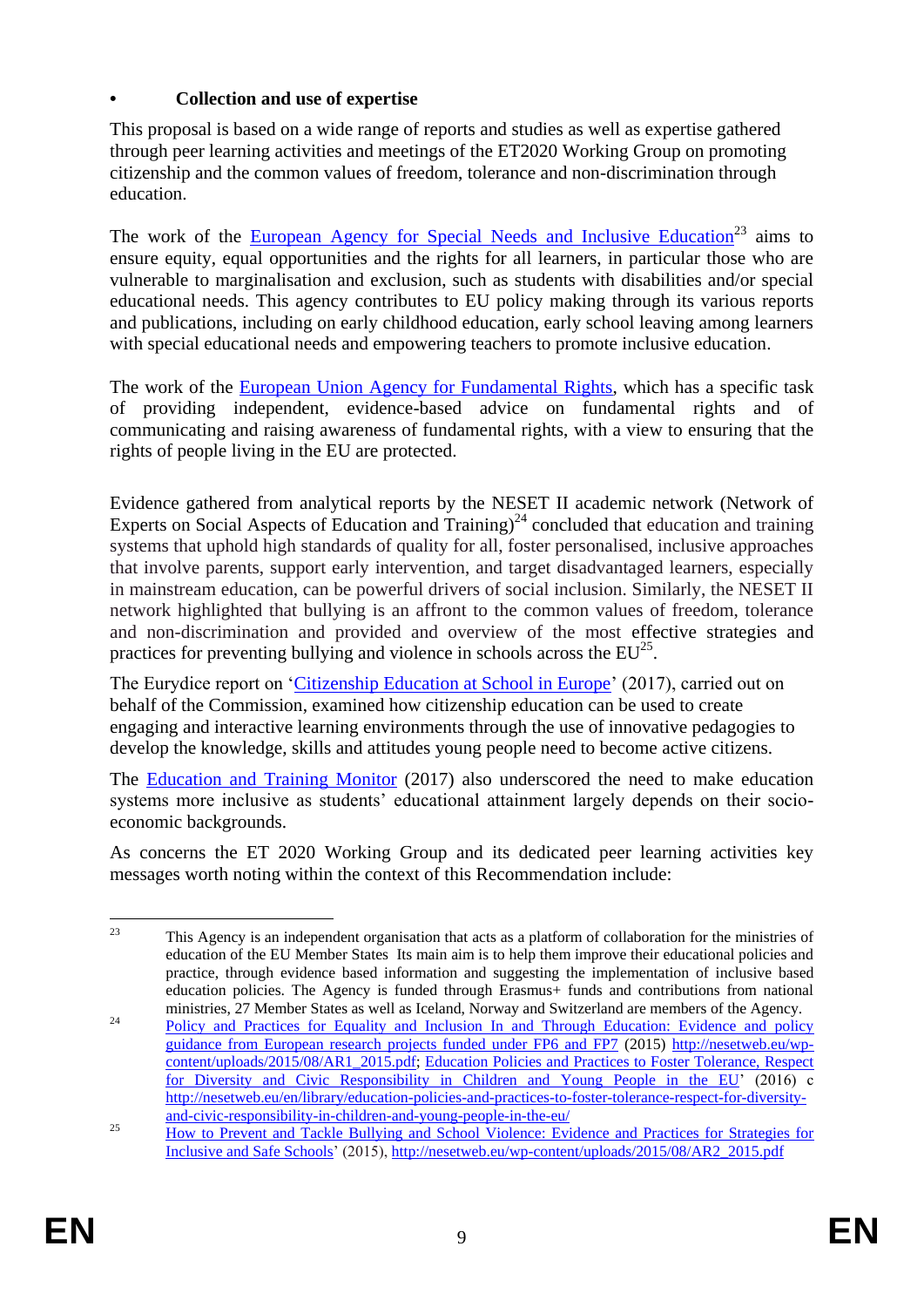- Learning institutions should become an integral part of the local community and help foster closer cooperation with civil society, youth organisations, local authorities and the business sector to help educate young people;
- A democratic and inclusive learning culture which values diversity and allows space for dialogue and discussion on controversial issues is essential for socio-emotional learning and acquiring social and civic competences;
- Teachers need to be supported and empowered to manage diversity and develop the social and civic competences of learners, through initial teacher education, continuous professional development, practical tools and ongoing support and guidance.

## **• Impact assessment**

Given the complementary approach of the proposed activities to Member State initiatives, their voluntary nature and the scope of the impacts expected, an impact assessment was not necessary and thus not carried out. Rather, development of the proposal was informed by previous studies, consultation of Member States and the public consultation.

## **• Regulatory fitness and simplification**

Not applicable.

# **• Fundamental rights**

This Recommendation aims to support Member States in their efforts to promote fundamental rights.

## **4. BUDGETARY IMPLICATIONS**

This initiative will not require additional resources from the EU budget.

The use of EU funding programmes such as Erasmus+, Creative Europe and Europe for Citizens, to help fund individual learning mobility, virtual exchanges, cooperation projects and volunteering activities that serve to promote common values, inclusion and understanding of Europe, will be encouraged, where appropriate. This will be done in line with their legal basis and noting their respective financial capacity.

# **5. OTHER ELEMENTS**

# **• Implementation plans and monitoring, evaluation and reporting arrangements**

This Recommendation will be implemented through continuous collaboration within the Strategic Framework for European cooperation in education and training (ET 2020) and any successor framework. The actions taken in response to this Recommendation will be subject to regular review through these frameworks, including in the Education and Training Monitor.

# **• Explanatory documents (for directives)**

Not applicable.

# **• Detailed explanation of the specific provisions of the proposal**

Taking into account the great variety of education systems and while respecting the principle of subsidiarity, the proposal identifies a number of recommendations to guide Member States in coming up with the most effective measures to promote common values, provide inclusive education and include a European dimension to teaching in their specific contexts.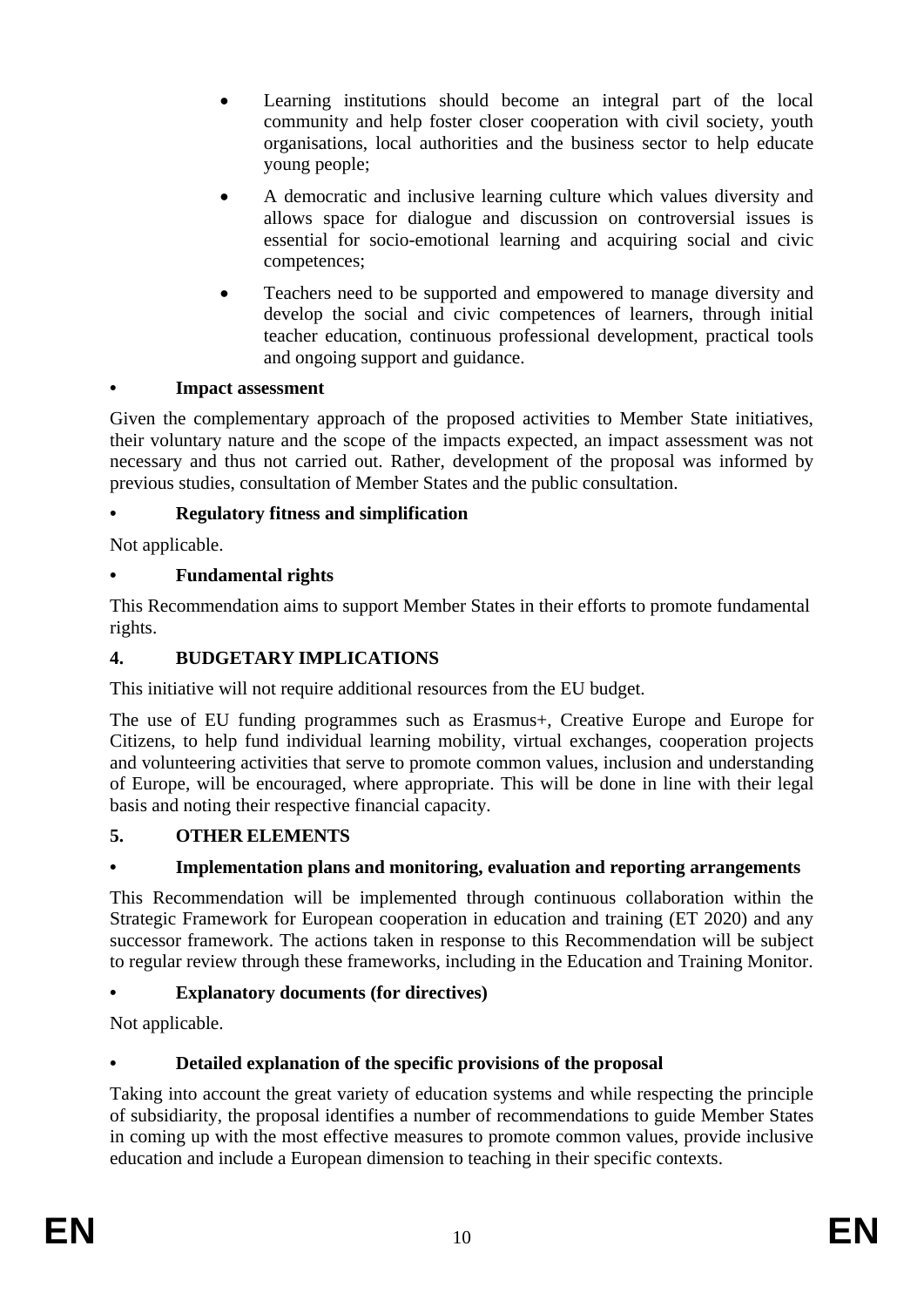With regard to **promoting common values**, the proposal recommends that Member States

- Promote the provision of dedicated citizenship and ethics education;
- Enhance critical thinking and media literacy:
- Encourage active participation of students, parents and teachers in school governance and of young people in their local communities;
- Promote best practices such as those set out in the Council of Europe's Competences for Democratic Culture.

As regards **inclusive education** for all learners, the proposal recommends

- Including all children in education from an early age while supporting students with specific educational needs; offering flexibility in transitions between various educational levels; and ensuring sufficient educational and career guidance;
- Building on the expertise and support of the European Agency for Special Needs and Inclusive education.

On the **European dimension of teaching**, the proposal recommends

 Facilitating learning about the EU and its Member States and promoting participation in mobility and e-twinning initiatives and in projects on the ground.

In order to achieve the above, the proposal recommends that teachers be supported with sufficient initial and ongoing training in civic education and inclusive pedagogies, and be facilitated in participating in exchanges and learning programmes.

The text suggests specific implementing measures that would help Member State authorities to meet these goals.

The proposal also welcomes the Commission's intention to support Member States in meeting the above-mentioned recommendations; including through funding learning mobility, mutual exchanges, cooperation projects, volunteering and youth work; peer learning and exchanges of good practice through the ET2020 framework; and developing the evidence base for policy reforms.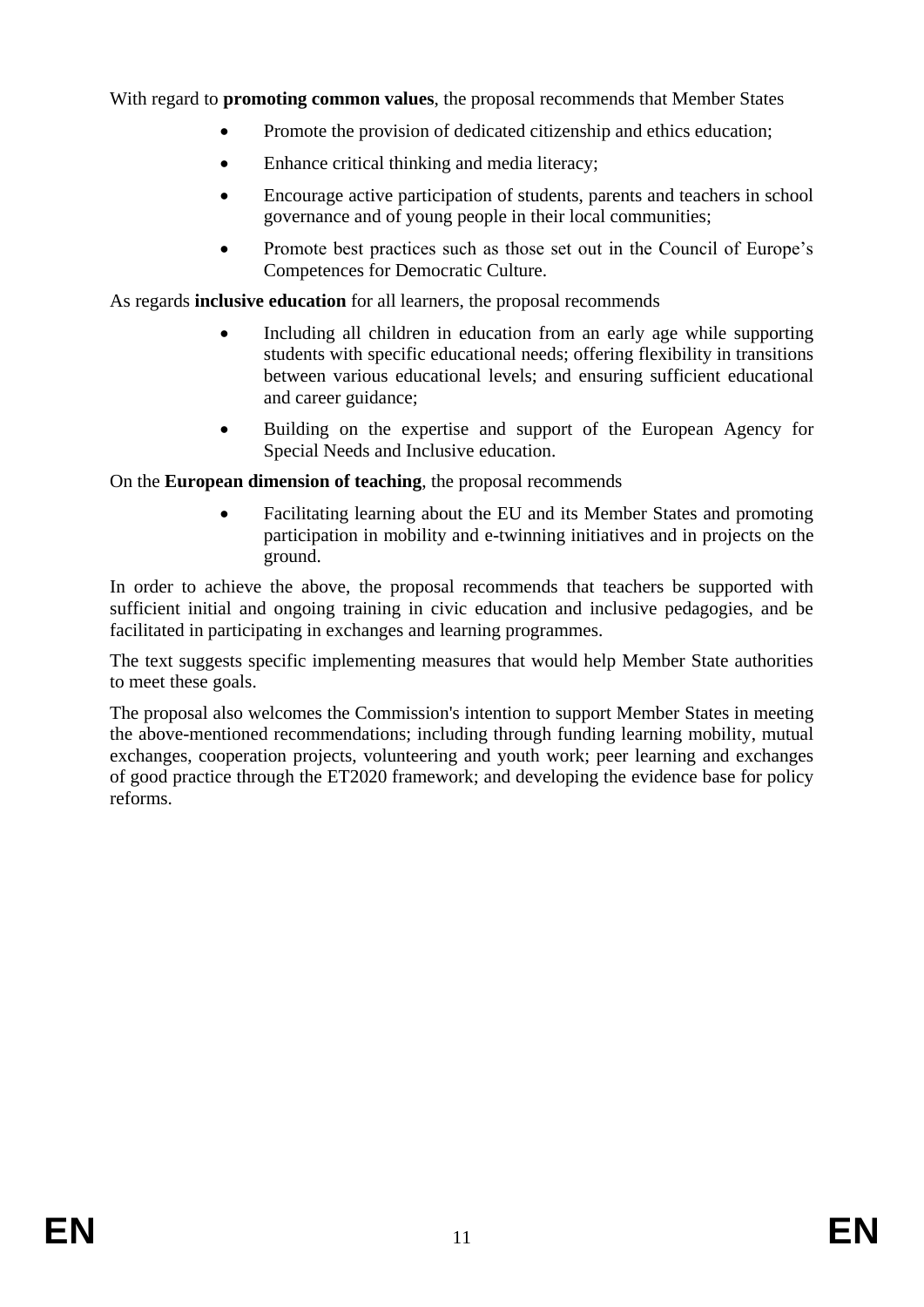#### 2018/0007 (NLE)

### Proposal for a

## **COUNCIL RECOMMENDATION**

#### **on promoting common values, inclusive education, and the European dimension of teaching**

#### THE COUNCIL OF THE EUROPEAN UNION,

Having regard to the Treaty on the Functioning of the European Union, and in particular Articles 165 and 166 thereof,

Having regard to the proposal from the European Commission,

Whereas:

- (1) Article 2 of the Treaty on European Union states that 'The Union is founded on the values of respect for human dignity, freedom, democracy, equality, the rule of law and respect for human rights, including the rights of persons belonging to minorities. These values are common to the Member States in a society in which pluralism, nondiscrimination, tolerance, justice, solidarity and equality between women and men prevail'.
- (2) Inspired by these values, the Union has succeeded in bringing countries, communities and people together in a unique political project, enabling Europe's longest period of peace, which in turn has brought about social stability and economic prosperity. Member States' adoption of the values set out in the Treaty creates common ground that makes up the distinct feature of the European way of life and identity and gives the Union its place on the global stage.
- (3) The Union and its Member States are faced with a variety of challenges, including populism, xenophobia, divisive nationalism, discrimination, the spreading of fake news and misinformation, as well as the challenge of radicalisation. These phenomena could pose a serious threat to the foundations of our democracies, undermine trust in the rule of law and democratic institutions, and hinder a common sense of belonging within and amongst our European societies.
- (4) A lack of awareness of the origins of the Union, the reasons for its creation and its basic functioning favours misinformation and prevents the formation of informed opinions on its actions. Knowledge of the diversity of the Union and its Member States supports mutual respect, understanding and cooperation within and amongst Member States
- (5) Education at all levels and from an early age plays a pivotal role in promoting and teaching common values. It helps to ensure social inclusion by providing every child with a fair chance to succeed. It provides opportunities to become active and critically aware citizens, and increases understanding of the European identity.
- (6) At the Leaders' Agenda meeting in November 2017 in Gothenburg, European leaders discussed the importance of education and culture for the future of Europe. Informing this debate, the Commission set out its vision for a European Education Area and proposed a number of initiatives in its Communication on 'Strengthening European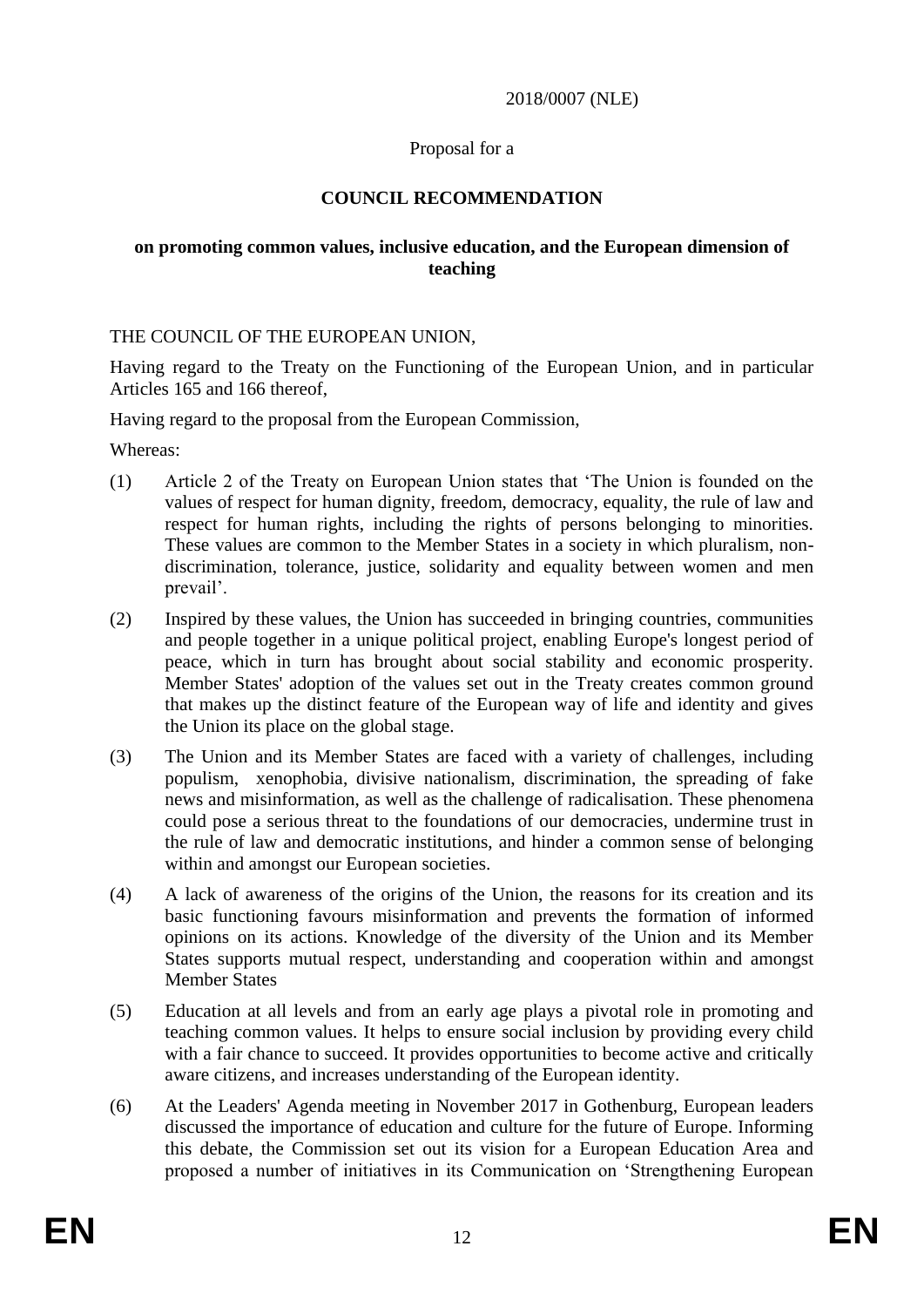Identity through Education and Culture <sup>26</sup>*',* which states that '*strengthening our European identity remains essential and education and culture are the best vectors to ensure this'*.

- (7) One of the objectives of the ET2020 framework for European cooperation in education and training<sup>27</sup>, namely to promote equity, social cohesion and active citizenship, has been established on the basis that education should promote intercultural competences, democratic values and respect for fundamental rights, combat all forms of discrimination and racism, and equip young people to interact positively with their peers from diverse backgrounds.
- (8) The Paris Declaration<sup>28</sup> adopted on 17 March 2015 by European education ministers indicated the commitment by the Member States to promote common values, enhance critical thinking and media literacy, inclusive education and intercultural dialogue. Responses to an EU-wide public consultation<sup>29</sup> clearly show that inclusive education should be promoted. Only 16% of the respondents feel that education is currently achieving this goal; 95% feel that education should help young people understand the importance of common values and that the Union should help Member States in achieving this task (98%).
- (9) A 2017 Eurydice survey on Citizenship Education at School in Europe<sup>30</sup> shows that citizenship education is currently in the spotlight in a number of European countries. However, nearly half of the countries still have no policies on including citizenship education in initial teacher training. Therefore, teachers should be supported and empowered through measures to create an open learning culture and deal with diverse learning groups in order to teach civic competences, transmit Europe's shared heritage, communicate common values and act as role models for learners.
- (10) Radicalisation leading to violent extremism remains an acute problem in several Member States. Promoting common values as a vector of social cohesion and integration, including through education policies, is an integral part of the solution. In order to support Member States in their endeavours, in July 2017, the European Commission established a High Level Group on Radicalisation<sup>31</sup> to identify support measures, including in education.
- (11) The most recent results of the PISA survey<sup>32</sup> and the 2017 Education and Training Monitor<sup>33</sup> emphasise the link between educational inequalities and students' socioeconomic background. PISA data illustrate that students from poorer households are three times more likely to perform worse than their wealthier counterparts and that students of migrant background are more than twice as likely to be low achievers as other students. To prevent the marginalisation of young people, it is vital to have

 $26$ <sup>26</sup> [https://ec.europa.eu/commission/sites/beta-political/files/communication-strengthening-european](https://ec.europa.eu/commission/sites/beta-political/files/communication-strengthening-european-identity-education-culture_en.pdf)[identity-education-culture\\_en.pdf](https://ec.europa.eu/commission/sites/beta-political/files/communication-strengthening-european-identity-education-culture_en.pdf)

<sup>&</sup>lt;sup>27</sup> <sup>2015</sup> Joint Report of the Council and the Commission on the implementation of the strategic framework for European cooperation in education and training (ET 2020) New priorities for European cooperation in education and training (OJ C 417, 15.12.2015)

<sup>28</sup> [http://ec.europa.eu/dgs/education\\_culture/repository/education/news/2015/documents/citizenship](http://ec.europa.eu/dgs/education_culture/repository/education/news/2015/documents/citizenship-education-declaration_en.pdf)[education-declaration\\_en.pdf](http://ec.europa.eu/dgs/education_culture/repository/education/news/2015/documents/citizenship-education-declaration_en.pdf)

<sup>&</sup>lt;sup>29</sup> [https://ec.europa.eu/info/sites/info/files/results-citizenship-consultation\\_en.pdf](https://ec.europa.eu/info/sites/info/files/results-citizenship-consultation_en.pdf)

<sup>&</sup>lt;sup>30</sup> [https://webgate.ec.europa.eu/fpfis/mwikis/eurydice/images/6/68/215\\_EN\\_Citizenship\\_2017\\_N.pdf](https://webgate.ec.europa.eu/fpfis/mwikis/eurydice/images/6/68/215_EN_Citizenship_2017_N.pdf)

<sup>31</sup> Commission Decision of 27 July 2017 setting up the High-Level Commission Expert Group on Radicalisation. JO C252/3, 3.8.2017.

 $\frac{32}{\text{https://www.oecd.org/pisa/pisa-2015-results-in-focus.pdf}}$  $\frac{32}{\text{https://www.oecd.org/pisa/pisa-2015-results-in-focus.pdf}}$  $\frac{32}{\text{https://www.oecd.org/pisa/pisa-2015-results-in-focus.pdf}}$ 

[http://ec.europa.eu/education/policy/strategic-framework/et-monitor\\_en](http://ec.europa.eu/education/policy/strategic-framework/et-monitor_en)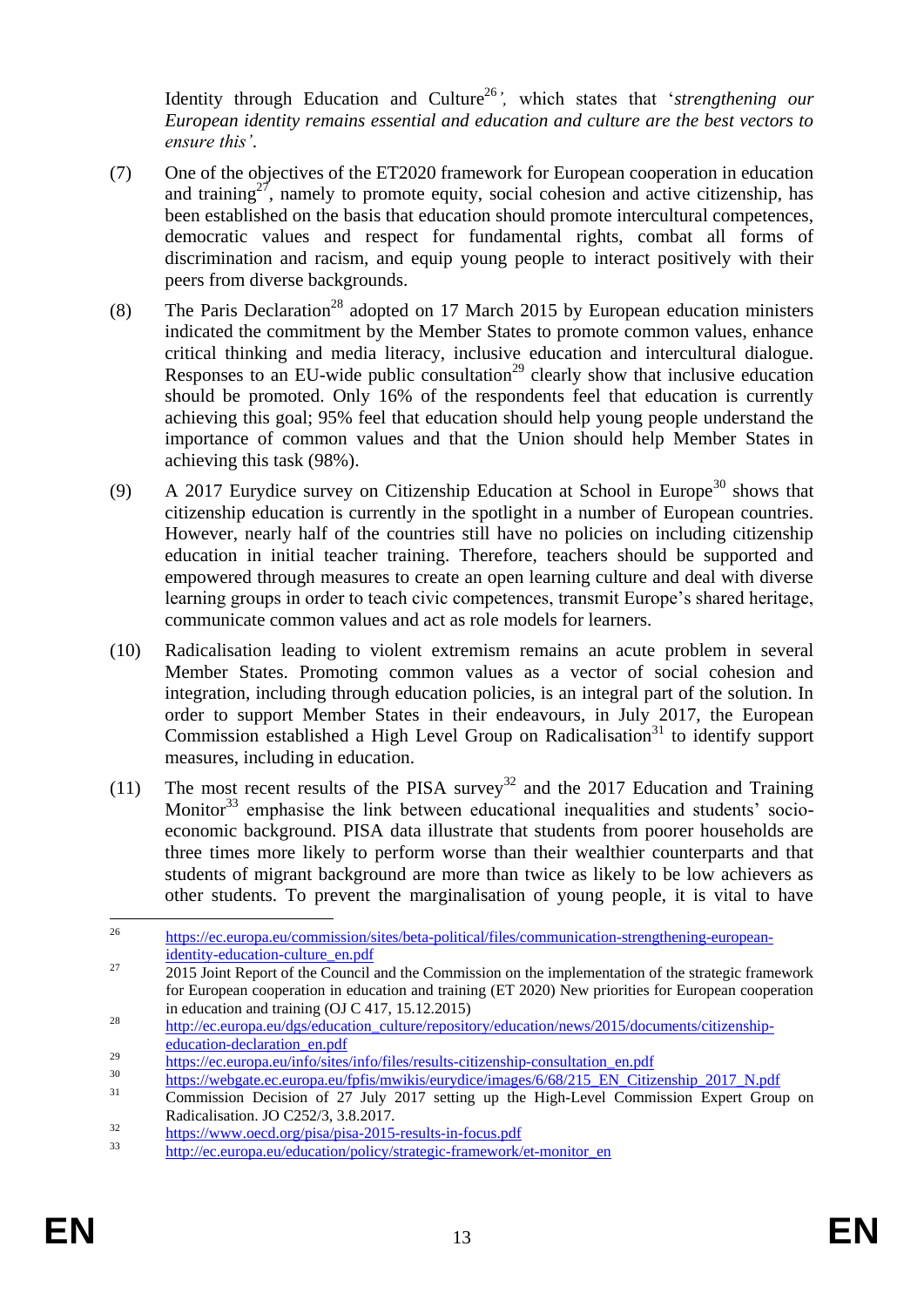inclusive and fair education systems that foster cohesive societies and lay the foundations for active citizenship and enhance employability.

- (12) Eurobarometer surveys highlight a remarkably low level of knowledge of the Union. According to a 2014 opinion poll, 44% of people feel that they have limited understanding of how the Union works<sup>34</sup> while a 2011 survey shows that a relative majority feel they are not well informed about the European Union<sup>35</sup>. The same study also revealed that a third of people do not know exactly how many Member States there are in the Union<sup>36</sup>. Finally, the most recent Eurobarometer survey<sup>37</sup> highlights that 35% of respondents consider comparable education standards to be the most helpful for the future of Europe.
- (13) Against this background, it is of the essence that Member States step up their efforts to further implement all the objectives of the 2015 Paris Declaration. It is particularly important to continue promote common values as vectors of cohesion and inclusion, favour the implementation of participatory learning environments at all levels of education, improve training for teachers on citizenship and diversity and enhance the media literacy and critical thinking skills of all learners.
- (14) Ensuring effective equal access to quality inclusive education for all learners, including those of migrant origins, those from disadvantaged socio-economic backgrounds, and those with special needs is indispensable for achieving more cohesive societies. In this endeavour, Member States could benefit from existing Union instruments, notably Erasmus+, the European Structural and Investment Funds, Creative Europe, Europe for Citizens, the Rights, Equality and Citizenship Programme, the European Solidarity Corps and Horizon 2020, as well as the guidance and expertise of the European Agency for Special Needs and Inclusive Education.
- (15) The Erasmus+ programme shows that mobility and cross-border contacts are the most efficient way to experience European identity. It is essential that all categories of learners benefit equally from the opportunities offered by this programme; notably through school exchanges between Member States. Virtual mobility, especially through the e-Twinning network, is an excellent tool to enable direct contact between pupils, and shall be used on a larger scale in the following years, and in combination with physical mobility.
- (16) Introducing a European dimension to teaching should aim to help learners experience European identity in all its diversity and strengthen a European sense of belonging complementing their local, regional and national identities and traditions. It is also important for promoting a better understanding of the Union as well as an understanding of its Member States.

 $34$  $34$  Standard Eurobarometer 81 Spring 2014, p. 117 [\(http://ec.europa.eu/commfrontoffice/publicopinion/archives/eb/eb81/eb81\\_publ\\_en.pdf\)](http://ec.europa.eu/commfrontoffice/publicopinion/archives/eb/eb81/eb81_publ_en.pdf)  $35$  Standard Eurobarometer  $75$  Spring  $2011$ , p. 48. [\(http://ec.europa.eu/commfrontoffice/publicopinion/archives/eb/eb75/eb75\\_publ\\_en.pdf\)](http://ec.europa.eu/commfrontoffice/publicopinion/archives/eb/eb75/eb75_publ_en.pdf)<br>Standard Eurobarometer 75 Spring 2011. <sup>36</sup> Standard Eurobarometer 75 Spring 2011, p. 50.

[<sup>\(</sup>http://ec.europa.eu/commfrontoffice/publicopinion/archives/eb/eb75/eb75\\_publ\\_en.pdf\)](http://ec.europa.eu/commfrontoffice/publicopinion/archives/eb/eb75/eb75_publ_en.pdf) <sup>37</sup> Special Eurobarometer 467, Autumn 2017, p 6: "*The majority think comparable living standards would be most helpful for the future of Europe (52%), and more than one third mention comparable education standards (35%*)", [http://ec.europa.eu/commfrontoffice/publicopinion/index.cfm/Survey/getSurveyDetail/instruments/SPE](http://ec.europa.eu/commfrontoffice/publicopinion/index.cfm/Survey/getSurveyDetail/instruments/SPECIAL/surveyKy/2179) [CIAL/surveyKy/2179\)](http://ec.europa.eu/commfrontoffice/publicopinion/index.cfm/Survey/getSurveyDetail/instruments/SPECIAL/surveyKy/2179)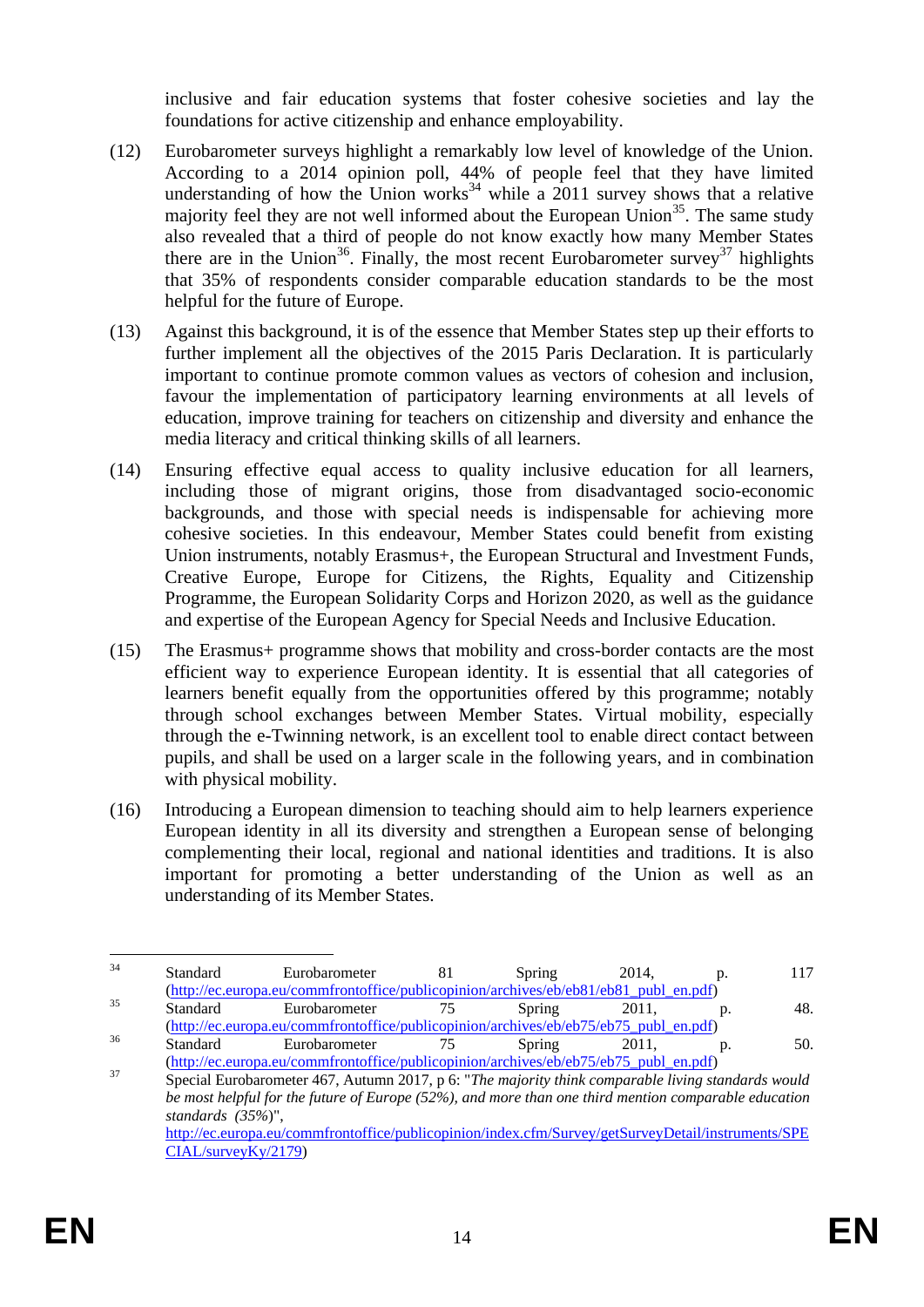(17) This Recommendation fully respects the principles of subsidiarity and proportionality. The content of this Recommendation is without prejudice to existing national initiatives in these fields, notably in national civic education.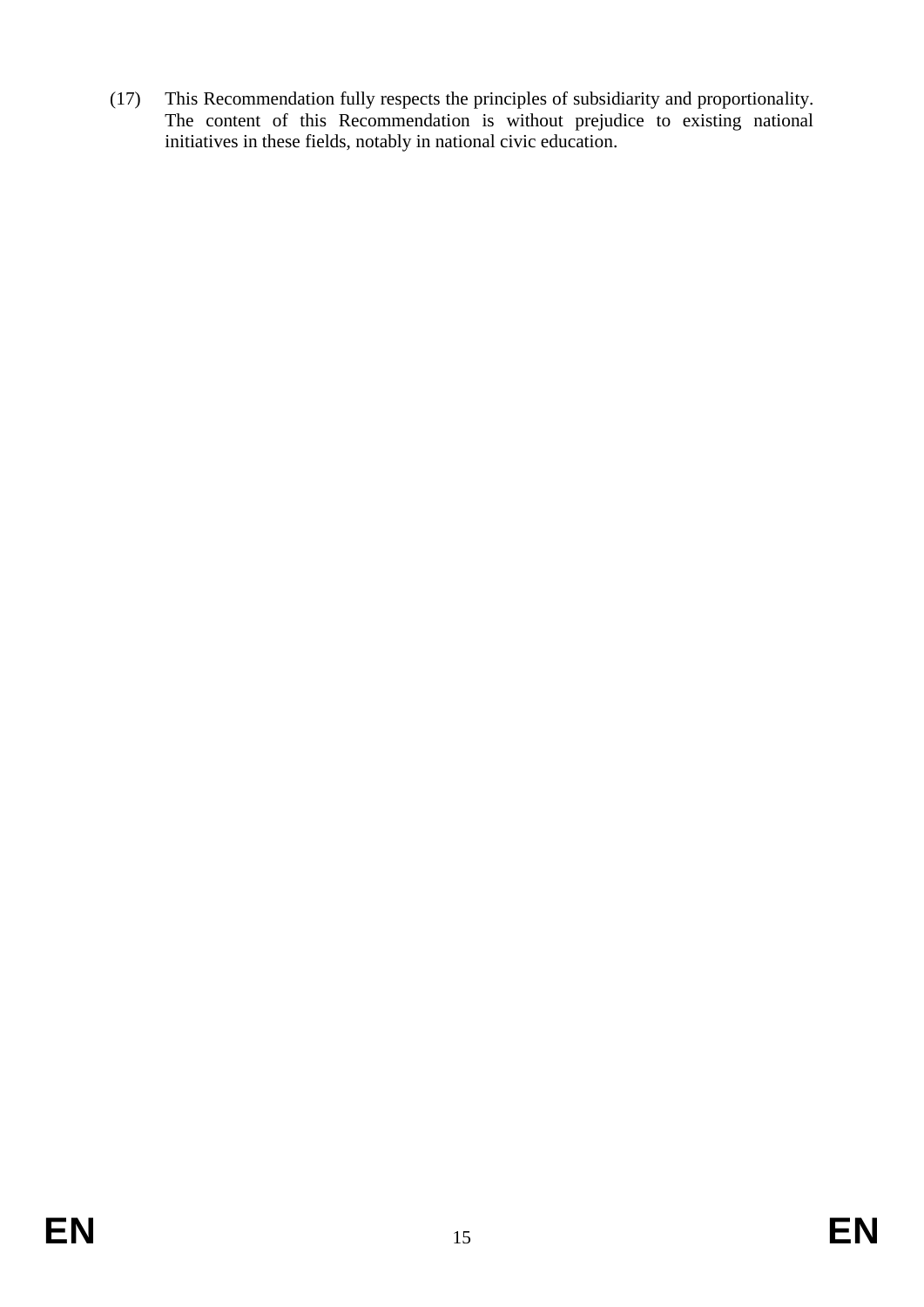### **HAS ADOPTED THIS RECOMMENDATION**

#### **The Member States should:**

#### **Promotion of common values**

- 1. increase the sharing of the common values set out in Article 2 of the Treaty on European Union from an early age and at all levels of education to strengthen social cohesion and a common sense of belonging at local, regional, national and Union level.
- 2. continue to implement the commitments of the Paris Declaration, notably through:
	- (a) promoting citizenship and ethics education as well as an open classroom climate to foster tolerant and democratic attitudes;
	- (b) enhancing critical thinking and media literacy, particularly in the use of the internet and social media, so as to raise awareness of risks related to the reliability of information sources and to help exercise sound judgment;
	- (c) developing structures that promote the active participation of teachers, parents, students and the wider community in school governance; and
	- (d) supporting opportunities for young people's democratic participation and an active and responsible community engagement.
- 3. make effective use of existing tools to promote citizenship education, notably the Council of Europe's Competences for Democratic Culture framework<sup>38</sup>.

#### **Provision of inclusive education**

- 4. promote inclusive education for all learners, notably by:
	- (a) including all pupils in quality education from an early age onwards;
	- (b) providing the necessary support to pupils and students according to their needs, including those from disadvantaged socio-economic backgrounds, those from a migrant background, those with special educational needs and the most talented learners;
	- (c) facilitating the transition between various educational levels and enabling the provision of adequate educational and career guidance.
- 5. make effective use of the European Agency for Special Needs and Inclusive Education $39$  to implement and monitor successful inclusive approaches in their education systems.

#### **Promotion of a European dimension of teaching;**

- 6. promote a European dimension of teaching by encouraging:
	- (a) an understanding of the European context and common heritage and awareness of the diversity of the Member States of the Union;
	- (b) an understanding of the origins and functioning of the Union;

 $38$ <sup>38</sup> Competences for democratic culture - Living together as equals in culturally diverse democratic societies , (2016),<https://www.coe.int/en/web/education/competences-for-democratic-culture>

<sup>&</sup>lt;sup>39</sup> As set out Article 10 of Regulation (EU) No 1288/2013 establishing 'Erasmus+': the Union programme for education, training, youth and sport,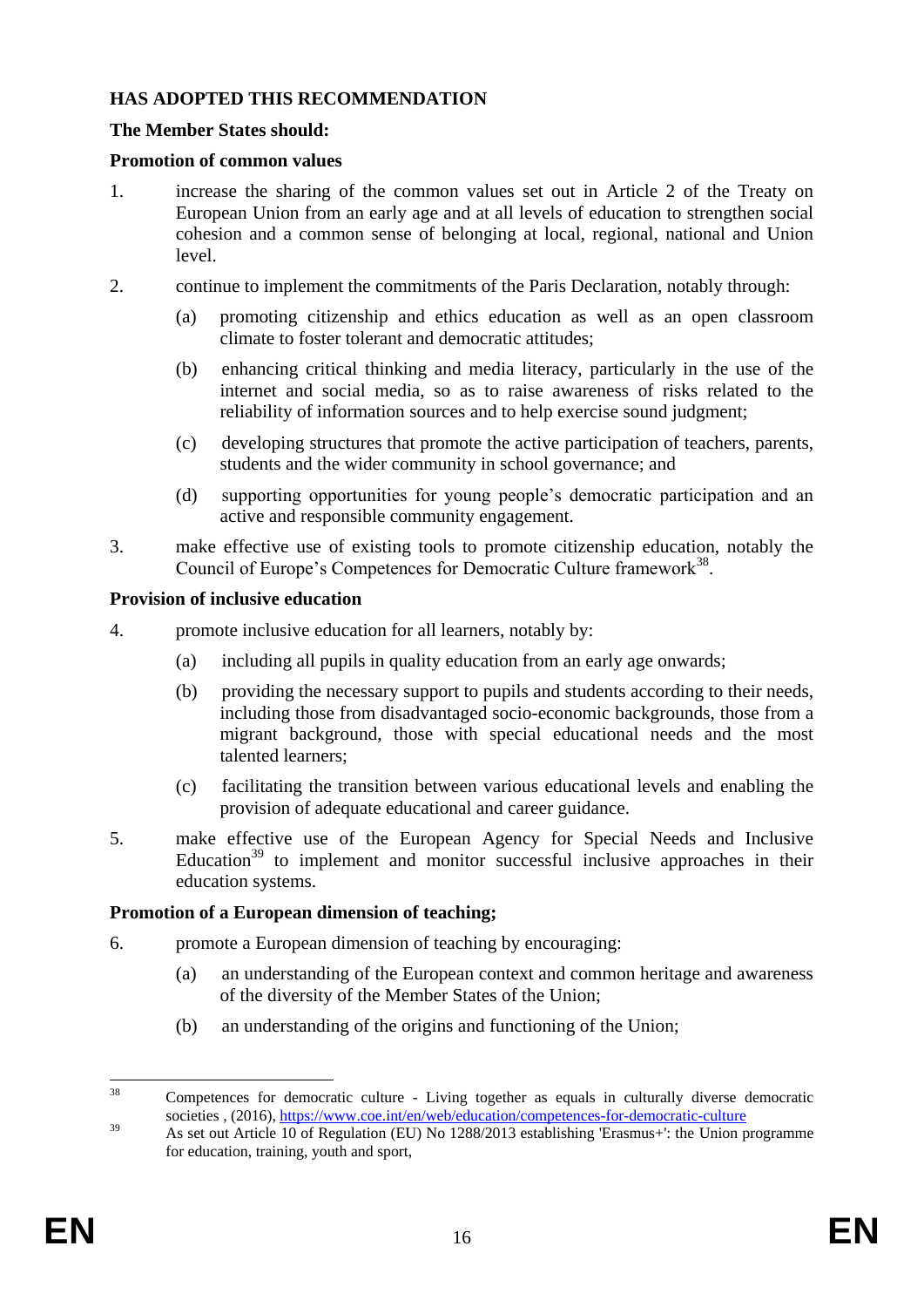- (c) the participation of students and teachers in the e-Twinning network and in cross-border mobility, especially for schools;
- (d) projects on the ground to raise awareness of the European Union in education centres, notably through direct interaction with young people.

## **Support teachers and teaching**

- 7. Enable teachers, school leaders and academic staff to promote common values and deliver inclusive education, through:
	- (a) measures to empower teachers, school leaders and academic staff helping them convey common values, and promote active citizenship while transmitting a sense of belonging and responding to the diverse needs of learners; and
	- (b) promoting exchanges and peer learning programmes as well as guidance and mentoring for teachers and academic staff.

## **Implementing measures**

- 8. Review, and where necessary amend, existing policies and practices in the field of education, training and non-formal learning with a view to acting on these recommendations;
- 9. Identify gaps and enhance public engagement, consultation and data collection with a view to improving evidence-based policy making on the social and civic dimensions of education and training;
- 10. Continue collaborating in EU strategic cooperation frameworks in the fields of education and training, youth, sport and culture through peer learning and exchange of good practices with a view to promoting common values;
- 11. Make effective use of EU funding instruments, in particular Erasmus+, European Structural and Investment Funds, Creative Europe, Europe for Citizens, the Rights, Equality and Citizenship Programme and Horizon 2020 with a view to implementing these recommendations.